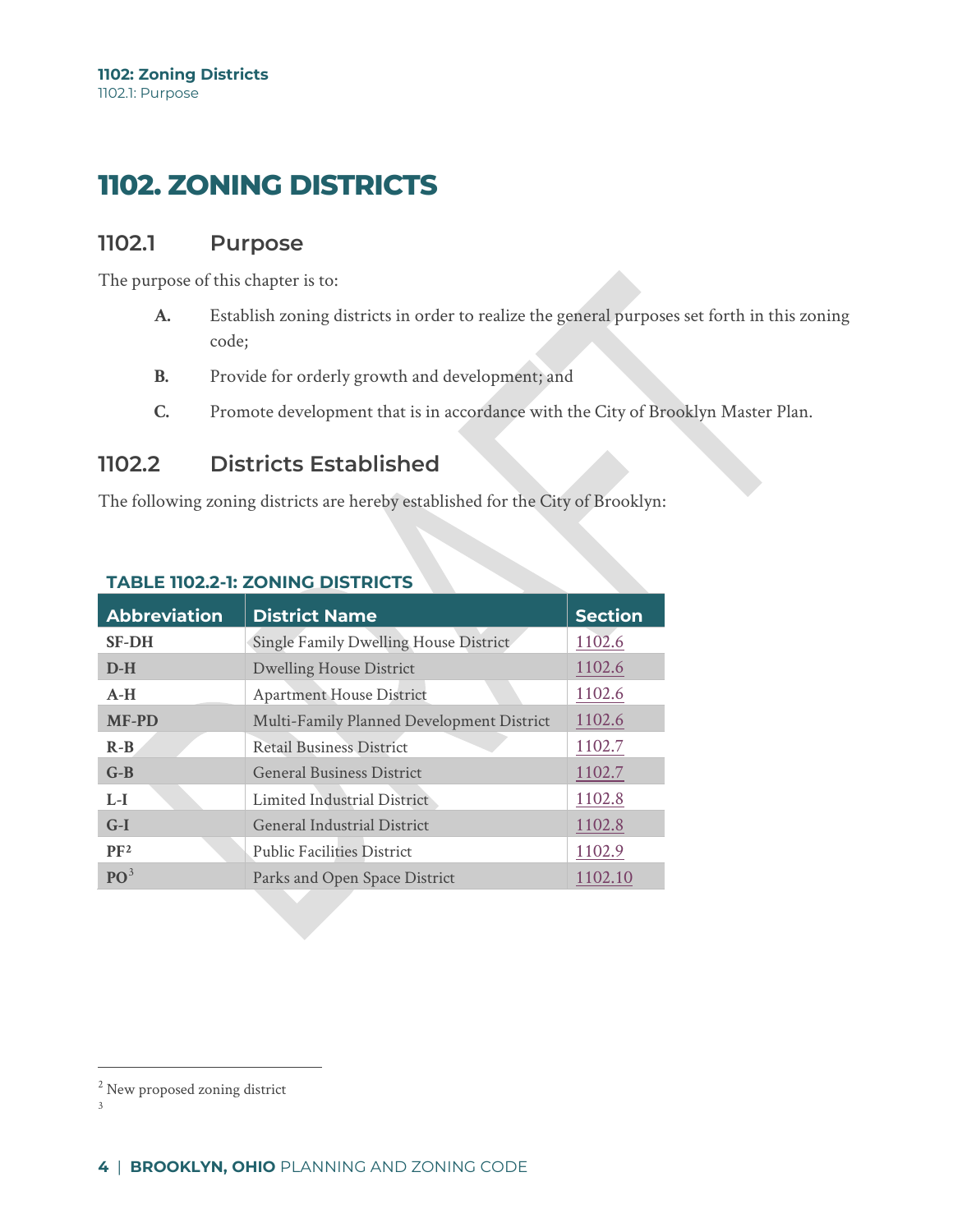## **1102.3 Zoning Map and District Boundaries**

- **A. Incorporation of the Zone Map[4](#page-1-0)**. The districts established in Section 1102.2 are shown upon the official Zone Map of the City of Brooklyn (also referred to as "zoning map" or "zone map"), which, together with all accompanying notations, references, rules, and designations, is hereby adopted and made a part of this Zoning Ordinance. The zone map, with all its future additions, amendments, changes, and supplements, designates the areas assigned to the respective use districts and their boundaries.
- **B. District Boundaries**
	- **1. Interpretation of District Boundaries.** The zoning district boundaries are designated on the zone map, and generally follow recorded lot lines, the center line of streets, railroad rights-of-way or their extensions, or fixed points.
	- **2. Boundary Disputes.** All questions and disputes concerning the exact location of zoning district boundaries shall be resolved by the planning commission.
	- **3. Boundaries of Vacated Properties.** Whenever any street, alley, or other public way is vacated by official council action, the zoning district adjoining each side of such street, alley, or public way shall automatically be extended to the center of such vacation, and all areas within that vacation shall thenceforth be subject to all regulations appropriate to the respective extended district.

## **1102.4 Compliance with District Standards[5](#page-1-1)**

Except as otherwise provided in this section, no building or premises shall be erected, reconstructed, structurally altered, or used for any use or purpose that is not in compliance with this zoning code, except as regulated by section XXX (non-conforming uses and structures).

# **1102.5 Annexed Territories[6](#page-1-2)**

All territory which may be hereafter annexed to the city shall be classified in whichever district classification as recommended by the planning commission and approved by city council in accordance with section XXX (zoning text and map amendments).

<span id="page-1-2"></span> $6$  New

<span id="page-1-0"></span><sup>4</sup> Language was word smithed, but no substantive changes

<span id="page-1-1"></span><sup>&</sup>lt;sup>5</sup> Regulation relocated from the introductory text to the zoning districts to a generic citywide statement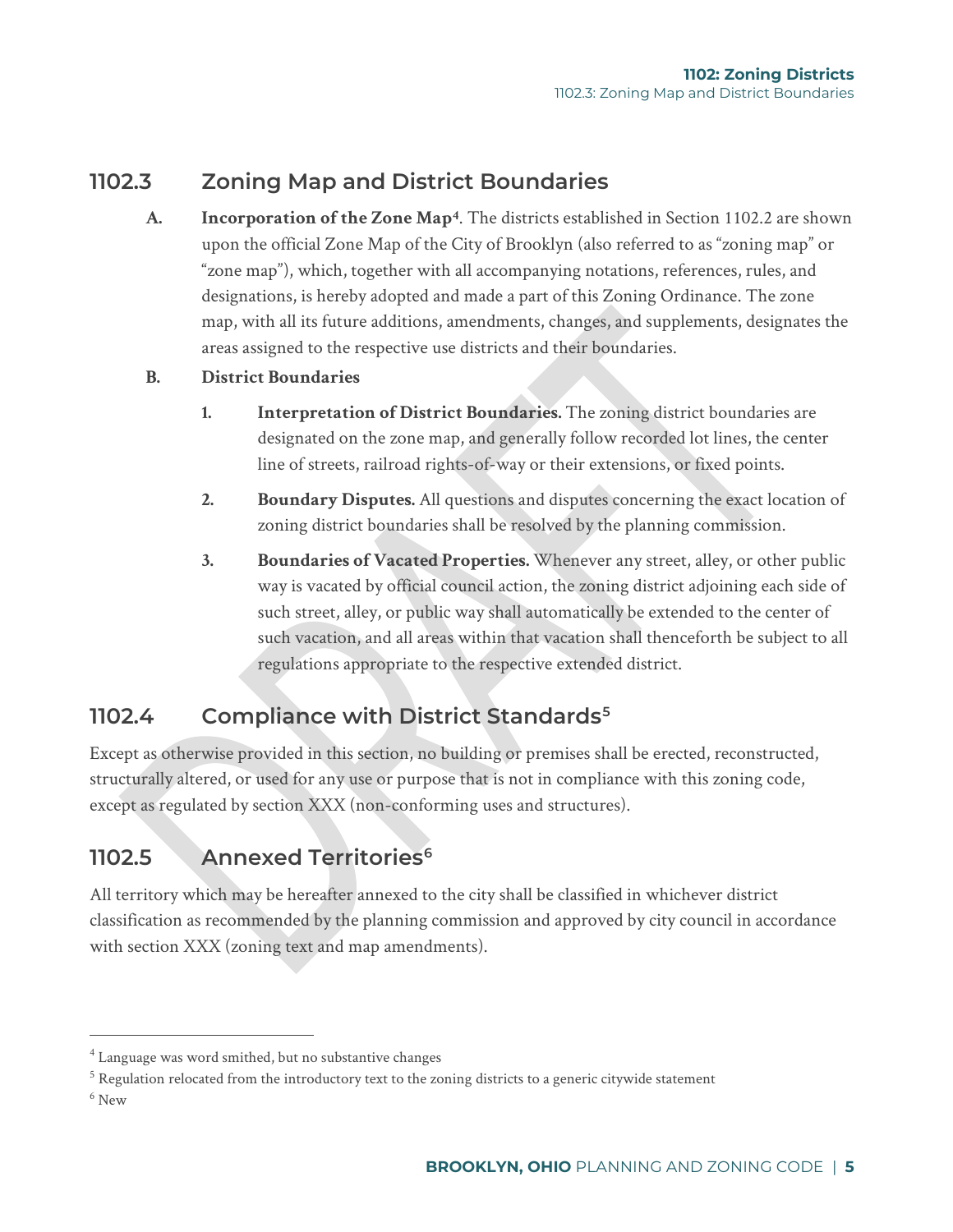## **1102.6 Residential Zoning Districts**

- **A. Applicability.** The residential zoning districts within the City of Brooklyn Zoning Code include the Single Family Dwelling House (SF-DH) District, the Dwelling House (D-H) District, the Apartment House (A-H) District, and the Multi-Family Planned Development District.
- **B. Purpose.** The residential zoning districts, and their regulations, are hereby established to achieve, among others, the following purposes:
	- **1.** To regulate the bulk and spacing of buildings or other structures to assure proper light, air, privacy, and usable open space;
	- **2.** To assure adequate access for emergency vehicles and equipment;
	- **3.** To regulate the density and distribution of population to avoid congestion and to maintain adequate services;
	- **4.** To protect residents from objectionable influences such as abnormal vehicular traffic, offensive noises, noxious fumes, odors, and dust;
	- **5.** To foster a variety of residential living types through various densities suitably located;
	- **6.** To protect the desirable characteristics of existing residential development and to promote the most desirable and beneficial use of the land; and
	- **7.** To assure that new construction, renovations, and uses are in accordance with the City of Brooklyn Master Plan and other relevant adopted plans and studies.

## **1102.7 Commercial Zoning Districts**

- **A. Applicability.** The commercial zoning districts within the City of Brooklyn Zoning Code include the Retail Business (R-B) District and the General Business (G-B) District.
- **B. Purpose.** The commercial zoning districts, and their regulations, are hereby established to achieve, among others, the following purposes:
	- **1.** To provide sufficient, but not excessive land area, for the business and commercial needs of the community; and
	- **2.** To promote the most desirable and beneficial use of land and structures to stabilize and protect the character and value of land development within the city.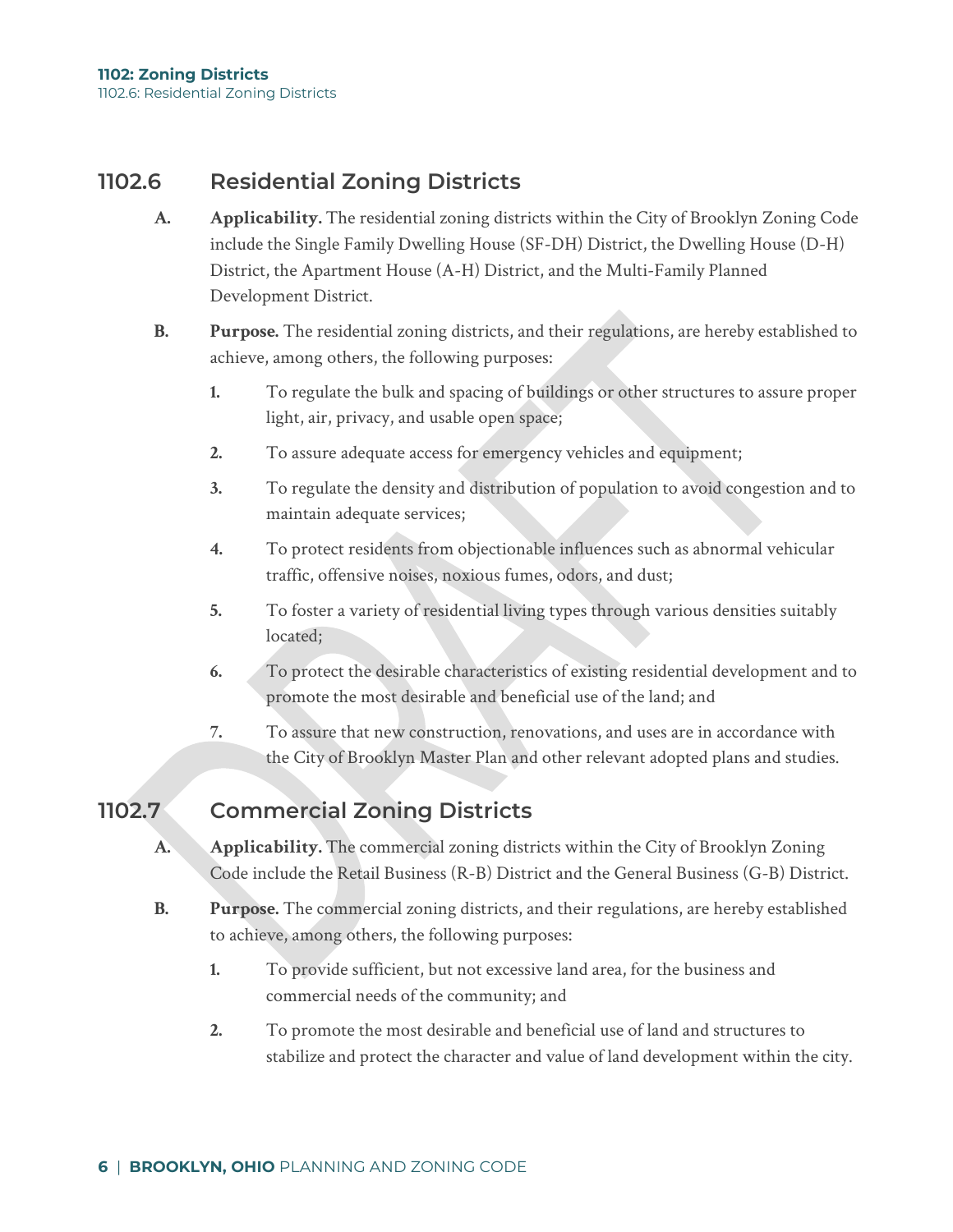## **1102.8 Industrial Zoning Districts**

- **A. Applicability.** The industrial zoning districts within the City of Brooklyn Zoning Code include the Limited Industrial (L-I) and the General Industrial (G-I) District.
- **B. Purpose.** The industrial zoning districts, and their regulations, are hereby established to accommodate and encourage the grouping of:
	- **1.** Professional, research, and administrative uses;
	- **2.** Light industrial uses, which are usually controlled operations, that are relatively clean, quiet, and free of objectionable and hazardous elements such as smoke, noise, odor, or dust;
	- **3.** Industrial uses which are generally major operations and extensive in character for the purpose of repairing, storing, manufacturing, processing, or distributing goods; and
	- **4.** Uses that conduct all activities and storage of goods, equipment, and materials completely within enclosed structures.

## **1102.9 Public and Institutional Zoning Districts[7](#page-3-0)**

- **A. Applicability.** The public and institutional zoning districts within the City of Brooklyn Zoning Code include the Public Facilities (PF) District and the Parks and Open Space (PO) District.
- **B. Purpose.** The public and institutional zoning districts, and their regulations, are hereby established to achieve, among others, the following purposes:
	- **1.** To promote the establishment and location of governmental, civic, educational, welfare, and recreational facilities which provide necessary services to the city; and
	- **2.** To preserve and protect the city's natural resources and open space areas.

<span id="page-3-0"></span><sup>7</sup> New zoning district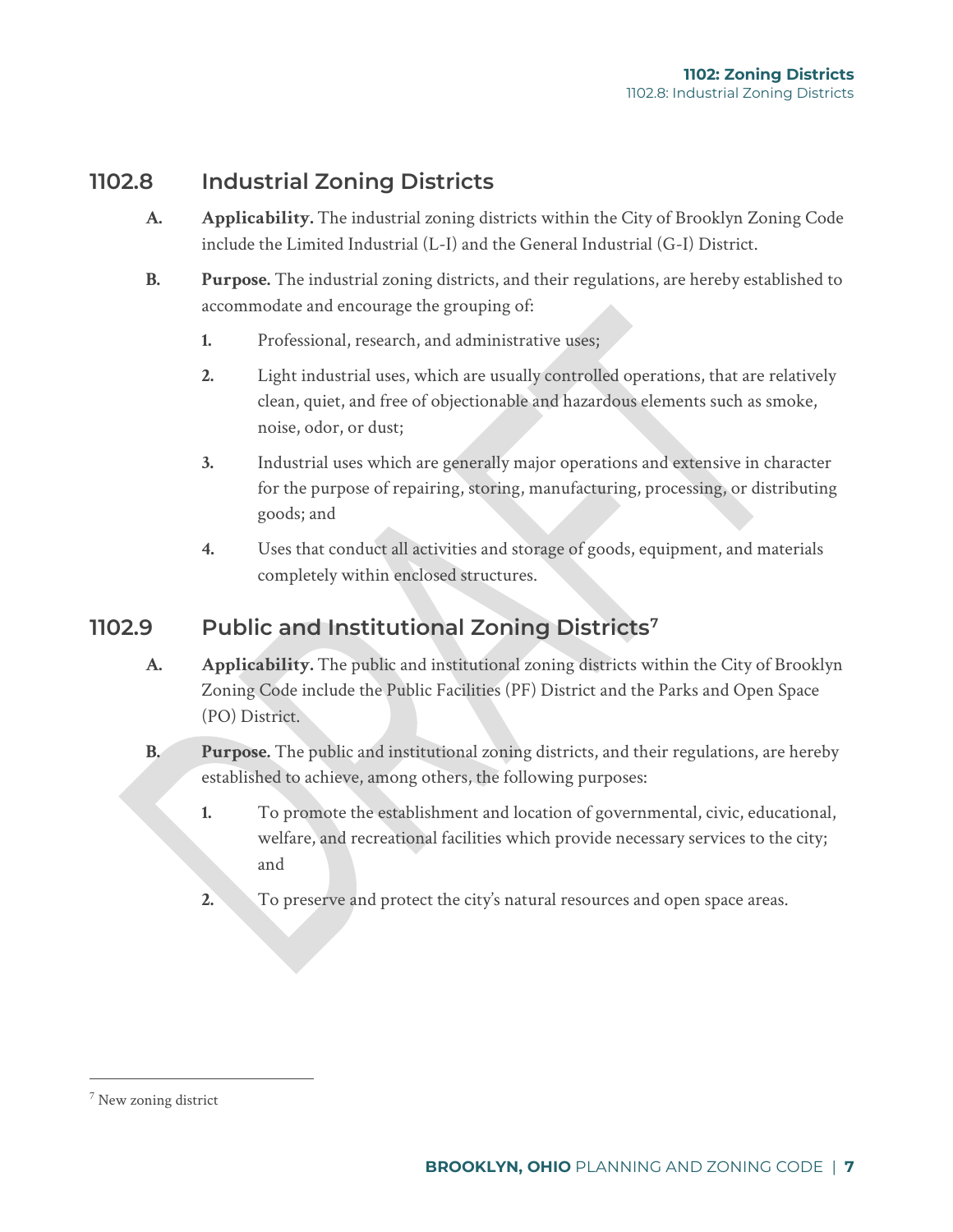# **1103. USE REGULATIONS**

## **1103.1 Purpose**

The purpose of this chapter is to protect the property rights of all individuals by assuring the compatibility of uses and practices within districts; and to classify, regulate, and restrict the location of commercial establishments, industries, residents, recreation, and other land uses.

## **1103.2 Use Provisions[8](#page-4-0)**

- **A. Permitted Uses.** A "P" in a cell indicates that a use is allowed by-right in the respective zoning district. Permitted uses are subject to all other applicable regulations of this code.
- **B. Permitted Uses with Standards.** A "PS" in a cell indicates that a use is allowed by-right in the respective zoning district if it meets the additional standards that are identified in the last column of Table 1103.1-1: Use Table. Permitted uses with standards are subject to all other applicable regulations of the code.
- **C. Conditional Uses.** A "C" in a cell indicates that a use may be permitted if approved through the conditional use process (Section XXX). Conditional uses may be subject to use-specific standards that are identified in the last column of Table 1103.1-1: Use Table. Conditional uses are subject to all other applicable regulations of the code, including the conditional use review standards set forth in Section XXX.
- **D. Prohibited Uses.** A blank cell in Table 1103.1-1: Use Table indicates a use is prohibited in the respective zoning district. If a use is not listed on Table 1103.1-1: Use Table, then it shall also be considered prohibited, unless approved by planning commission through the similar use determination (Section XXX).
- **E. Section Reference.** The section references contained in the "Section" column on Table are references to additional standards and requirements that apply to the use listed in the respective row. Standards referenced in the table apply in to all the zoning districts in which the use is permitted or conditionally permitted, unless otherwise expressly stated.

<span id="page-4-0"></span><sup>8</sup> New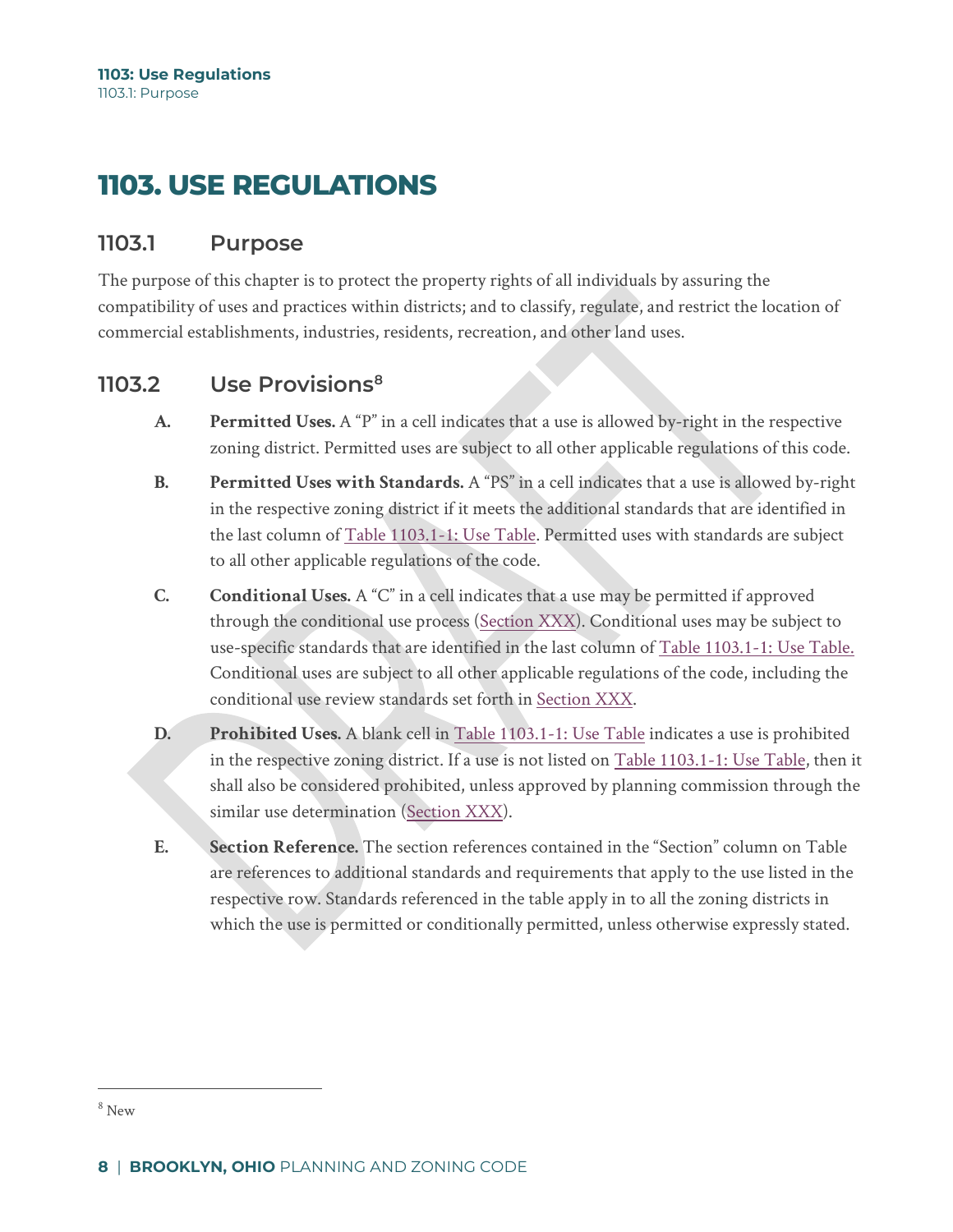## **1103.3 Use Table[9](#page-5-0)**

Table 1103.1-1: Use Table lists the uses that are permitted, conditionally permitted, and permitted with standards within the designated zoning districts.

|                                                            | <b>SF-DH</b>   | $D-H$          | $A-H$              | <b>MF-PD</b>   | $R - B$        | $G-B$          | $L - I$        | $G-I$          | <b>PF</b>    | PO | <b>Section</b> |
|------------------------------------------------------------|----------------|----------------|--------------------|----------------|----------------|----------------|----------------|----------------|--------------|----|----------------|
| <b>Residential Uses</b>                                    |                |                |                    |                |                |                |                |                |              |    |                |
| Dwelling, Single Family<br>Detached                        | $\overline{P}$ | $\mathbf{P}$   | $\overline{P}$     | $\mathbf{P}$   |                |                |                |                |              |    | 1107.2(F)(2)   |
| Dwelling, Single Family<br>Attached                        |                | $\mathbf{P}$   | $\mathbf{P}$       | $\mathbf{P}$   | <b>PS</b>      |                |                |                |              |    | 1107.2(G)      |
| Dwelling, Two Family                                       |                | ${\bf P}$      | $\mathbf{P}$       | $\overline{P}$ |                |                |                |                |              |    |                |
| Dwelling, Multi-Family<br><b>Small Scale</b>               |                |                | ${\bf P}$          | $\mathbf{P}$   | PS             | PS             |                |                |              |    |                |
| Dwelling, Multi-Family<br>Large Scale                      |                |                | $\rm P$            | $\mathbf{P}$   |                | PS             |                |                |              |    |                |
| Dwelling, Live/Work                                        |                |                | <b>PS</b>          | <b>PS</b>      | <b>PS</b>      |                |                |                |              |    |                |
| Residential Facility, Small                                | $\mathbf P$    | $\mathbf P$    | ${\bf P}$          | $\, {\bf p}$   |                |                |                |                |              |    |                |
| Residential Facility, Large                                |                |                | $\mathbf{P}% _{0}$ | $\mathbf{P}$   |                |                | $\overline{C}$ | $\mathbf P$    |              |    |                |
| Residential Treatment<br>Facility, Small                   | $\overline{P}$ | ${\bf P}$      | $\mathbf P$        | ${\bf P}$      |                |                |                | $\mathsf{C}$   |              |    |                |
| <b>Residential Treatment</b><br>Facility, Large            |                |                | $\mathbf{P}$       | $\mathbf{P}$   |                |                |                | $\overline{C}$ |              |    |                |
| <b>Public/Institutional</b><br><b>Uses</b>                 |                |                |                    |                |                |                |                |                |              |    |                |
| Cemetery                                                   | $\mathsf{C}$   | $\mathsf{C}$   | $\mathsf C$        | $\mathsf{C}$   |                |                |                | $\mathbf{P}$   | $\mathbf{P}$ |    |                |
| Education Facility,<br>Public or Private                   | $\mathsf C$    | $\mathsf{C}$   | $\mathsf C$        | $\mathsf{C}$   | $\overline{C}$ | $\overline{C}$ |                |                | $\mathbf{P}$ |    |                |
| Education Facility,<br>College/University/<br>Trade School |                |                |                    |                |                | $\overline{C}$ | $\mathsf{C}$   |                |              |    |                |
| Governmental Facility                                      |                |                |                    |                | $\overline{C}$ | $\mathsf C$    | $\mathsf{C}$   | $\mathsf{C}$   | $\, {\bf p}$ |    |                |
| Library                                                    | $\overline{C}$ | $\overline{C}$ | $\overline{C}$     | $\overline{C}$ | $\overline{C}$ | $\overline{C}$ |                |                | $\mathbf{P}$ |    |                |

<span id="page-5-0"></span> $^9$  New  $\,$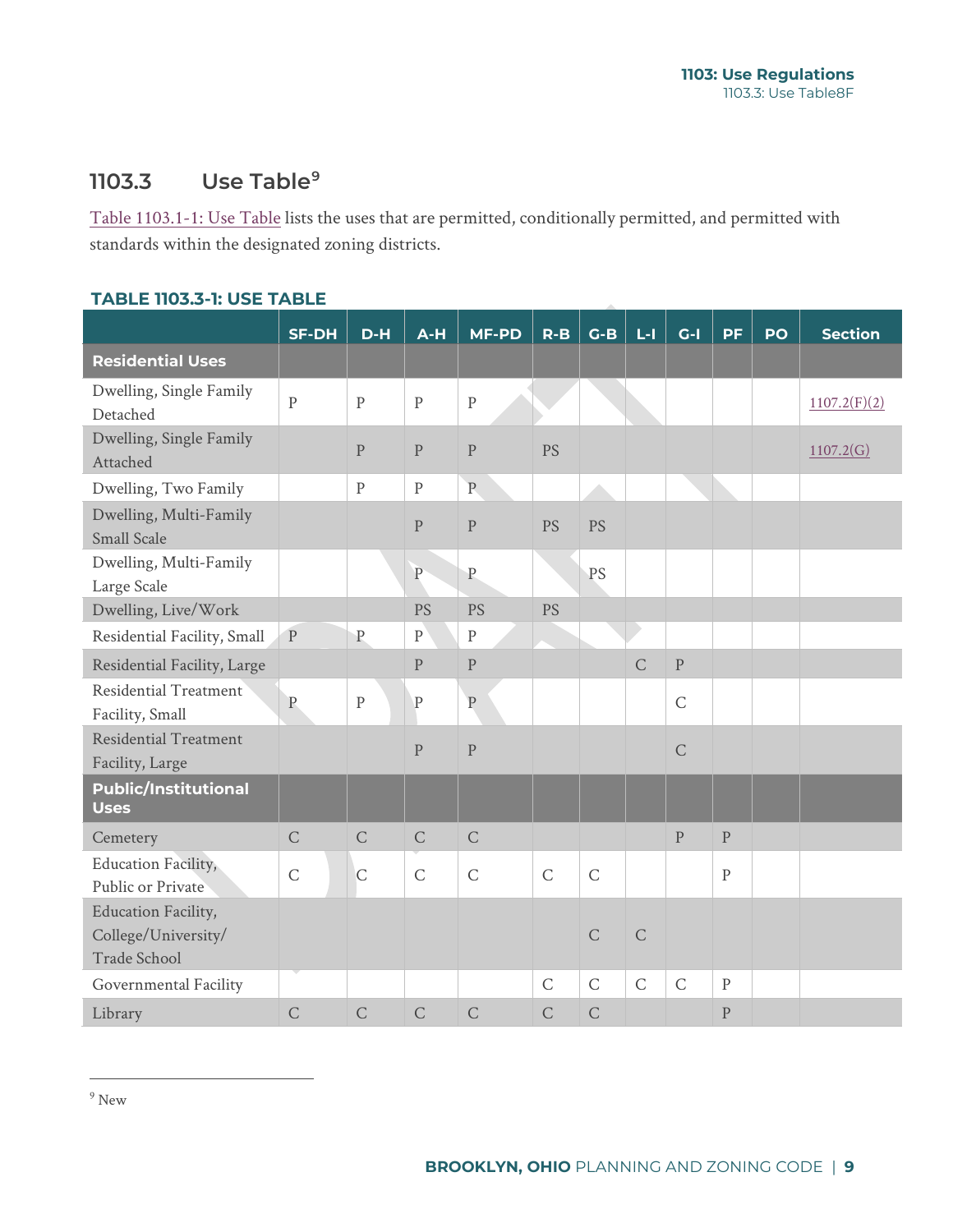|                                                             | <b>SF-DH</b> | D-H          | $A-H$       | <b>MF-PD</b> | $R - B$      | $G-B$                   | $L - 1$      | $G-I$       | <b>PF</b>    | PO           | <b>Section</b> |
|-------------------------------------------------------------|--------------|--------------|-------------|--------------|--------------|-------------------------|--------------|-------------|--------------|--------------|----------------|
| Museum                                                      | $\mathsf C$  | $\mathsf C$  | $\mathsf C$ | $\mathsf{C}$ | $\mathsf C$  | $\mathsf{C}$            |              |             | $\rm P$      |              |                |
| Public Parks or<br>Playground                               | $\, {\bf p}$ | ${\bf P}$    | $\mathbf P$ | $\mathbf{P}$ | $\, {\bf p}$ | $\, {\bf P}$            |              |             | ${\bf P}$    | $\mathbf{P}$ |                |
| Religious Facility                                          | $\mathsf{C}$ | $\mathsf C$  | $\mathsf C$ | $\mathsf C$  | $\mathsf C$  | $\mathsf{C}$            | $\mathsf{C}$ | $\mathsf C$ | $\, {\bf p}$ |              |                |
| <b>Transit Center</b>                                       |              |              |             |              | $\mathsf C$  | $\mathsf{C}$            |              |             | $\mathsf C$  |              |                |
| <b>Utility Substation</b>                                   | $\mathsf{C}$ | $\mathsf{C}$ | $\mathsf C$ | $\mathsf C$  | $\mathsf{C}$ | $\overline{\mathbf{P}}$ | $\, {\bf P}$ | ${\bf P}$   | $\rm P$      |              |                |
| <b>Commercial Uses</b>                                      |              |              |             |              |              |                         |              |             |              |              |                |
| <b>Adult Entertainment</b><br>Establishment                 |              |              |             |              | $\mathsf C$  | $\mathsf{C}$            |              |             |              |              |                |
| Animal Training,<br>Boarding, and Pet Day<br>Care           |              |              |             |              |              | $\mathsf{C}$            | <b>PS</b>    | <b>PS</b>   |              |              |                |
| Art Gallery/Studio                                          |              |              |             |              | $\rm P$      | $\, {\bf P}$            |              |             |              |              |                |
| <b>Assisted Living Facility</b><br>and Skilled Nursing Care |              |              |             | $\mathsf C$  | $\mathsf C$  | $\mathsf C$             |              |             |              |              |                |
| Automotive<br>Fueling/Charging Station                      |              |              |             |              | $\mathsf C$  | $\mathsf{C}$            |              |             |              |              |                |
| Automotive Repair<br>Facility                               |              |              |             |              | $\mathsf C$  | $\mathsf{C}$            |              |             |              |              |                |
| Automotive Sale or<br>Leasing, New                          |              |              |             |              | PS           | PS                      |              |             |              |              |                |
| Automotive Washing<br>Facility                              |              |              |             |              | $\mathsf C$  | $\mathsf{C}$            |              |             |              |              |                |
| <b>Bar and Tavern</b>                                       |              |              |             |              | $\mathsf C$  | PS                      |              |             |              |              |                |
| Bed and Breakfast                                           |              | $\mathsf C$  | PS          | <b>PS</b>    |              |                         |              |             |              |              |                |
| Brewery, Distillery,<br>Winery, Cidery (Macro)              |              |              |             |              | $\mathsf{C}$ | PS                      | PS           | PS          |              |              |                |
| Brewery, Distillery,<br>Winery, Cidery (Micro)              |              |              |             |              | <b>PS</b>    | <b>PS</b>               | <b>PS</b>    | <b>PS</b>   |              |              |                |
| Check Cashing,<br>Short Term Loan                           |              |              |             |              |              | $\mathsf C$             |              |             |              |              |                |
| Conference or<br><b>Convention Center</b>                   |              |              |             |              | $\mathsf C$  | $\rm P$                 |              |             | $\mathsf C$  |              |                |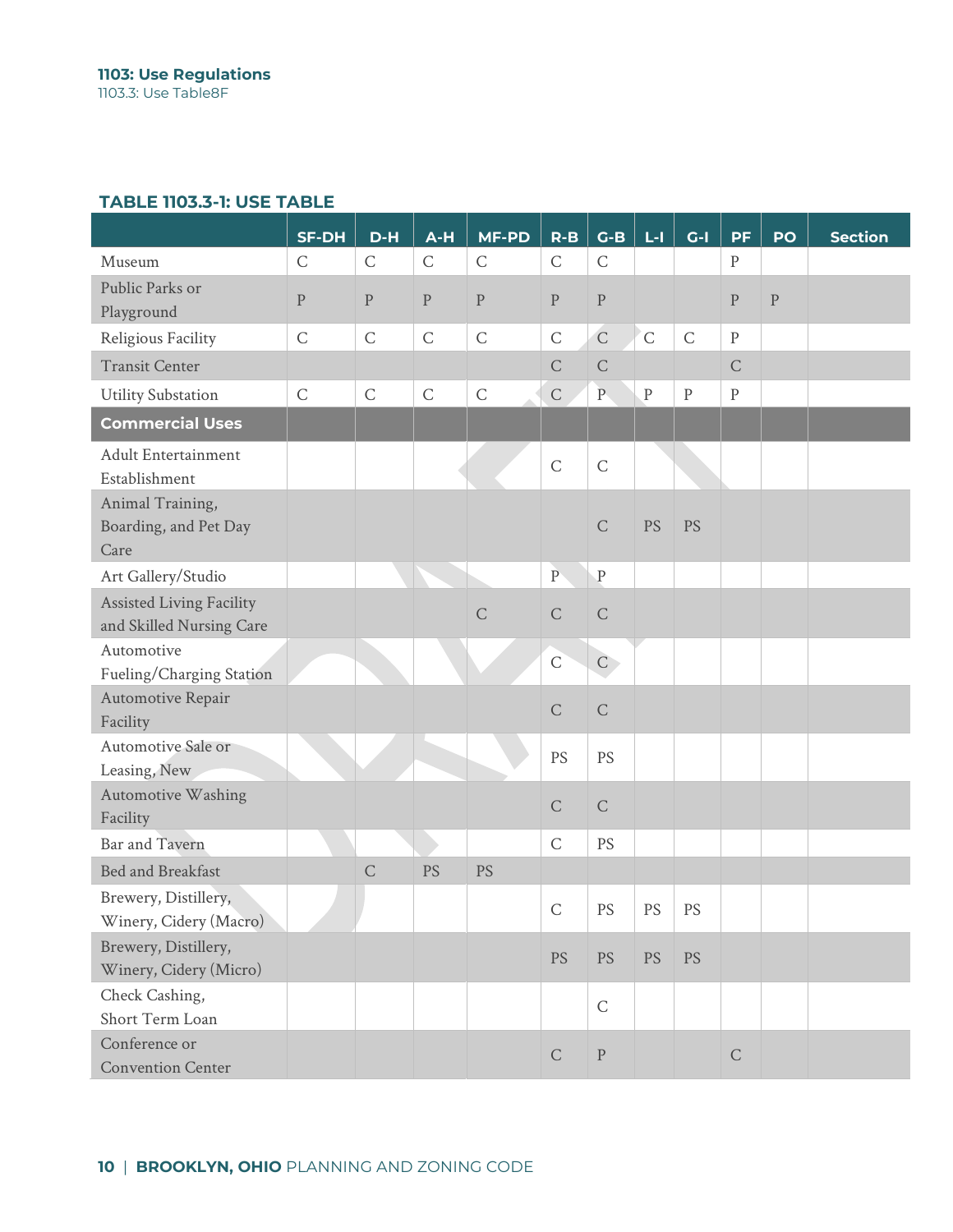|                                               | <b>SF-DH</b> | $D-H$ | $A-H$ | <b>MF-PD</b> | $R - B$            | $G-B$        | $L - 1$                | $G-I$                  | <b>PF</b> | PO | <b>Section</b> |
|-----------------------------------------------|--------------|-------|-------|--------------|--------------------|--------------|------------------------|------------------------|-----------|----|----------------|
| Construction and Large                        |              |       |       |              |                    |              |                        |                        |           |    |                |
| Equipment Rental, Sale,                       |              |       |       |              |                    | $\mathsf C$  | $\mathsf C$            | PS                     |           |    |                |
| and Service                                   |              |       |       |              |                    |              |                        |                        |           |    |                |
| Convenience Store                             |              |       |       |              | $\mathsf C$        | $\mathsf C$  | $\mathsf C$            | $\mathsf C$            |           |    |                |
| Day Care                                      |              |       |       |              | <b>PS</b>          | PS           |                        |                        |           |    |                |
| Financial Establishment                       |              |       |       |              | ${\bf P}$          | ${\bf P}$    |                        |                        |           |    |                |
| Fireworks Retailer                            |              |       |       |              |                    | $\mathsf C$  |                        |                        |           |    |                |
| <b>Fitness Center and Studio</b>              |              |       |       |              | $\rm P$            | $\rm P$      |                        |                        |           |    |                |
| Food and Beverage                             |              |       |       |              | ${\bf P}$          | $\rm P$      |                        |                        |           |    |                |
| Funeral Home and End of<br>Life Services      |              | PS    | PS    |              | $\mathsf C$        | ${\bf P}$    |                        |                        |           |    |                |
| Home, Business<br><b>Improvement Service</b>  |              |       |       |              | $\overline{C}$     | PS           | PS                     | PS                     |           |    |                |
| Hospital                                      |              |       |       |              |                    | $\mathsf{C}$ | $\mathsf C$            |                        |           |    |                |
| Hotel, Motel                                  |              |       |       |              | $\mathsf C$        | PS           |                        |                        |           |    |                |
| Landscaping Business and                      |              |       |       |              |                    |              |                        |                        |           |    |                |
| Retail                                        |              |       |       |              |                    | $\mathsf C$  | PS                     | PS                     |           |    |                |
| Mixed Use                                     |              |       |       |              | PS                 | PS           |                        |                        |           |    |                |
| Night Club and Live                           |              |       |       |              |                    | $\mathsf C$  |                        |                        |           |    |                |
| Music Venue                                   |              |       |       |              |                    |              |                        |                        |           |    |                |
| Medical Clinic, Urgent                        |              |       |       |              | PS                 | $\rm P$      | ${\bf P}$              |                        |           |    |                |
| Care<br>Office                                |              |       |       |              | PS                 | $\rm P$      | ${\bf P}$              | $\mathbf{P}$           |           |    |                |
|                                               |              |       |       |              | $\mathsf C$        | $\rm P$      |                        |                        |           |    |                |
| Parking, Structure                            |              |       |       |              |                    |              |                        |                        |           |    |                |
| Parking, Surface                              |              |       |       |              | $\mathsf C$        | $\mathsf C$  |                        |                        |           |    |                |
| Personal Service                              |              |       |       |              | ${\bf P}$          | $\rm P$      |                        |                        |           |    |                |
| Private Club, Lodge                           |              |       |       |              | ${\bf C}$          | $\mathsf C$  | $\mathsf C$            | $\mathsf C$            |           |    |                |
| Radio, Television Studio                      |              |       |       |              | PS                 | PS           | $\mathop{\mathrm{PS}}$ | $\mathop{\mathrm{PS}}$ |           |    |                |
| Recreation/Entertainmen<br>t Facility, Indoor |              |       |       |              | ${\bf C}$          | $\mathsf C$  | $\mathsf C$            |                        |           |    |                |
| Recreation/Entertainmen                       |              |       |       |              |                    |              |                        |                        |           |    |                |
| t Facility, Outdoor                           |              |       |       |              | $\mathsf C$        | $\rm P$      |                        |                        |           |    |                |
| Retail Sales, Small Scale                     |              |       |       |              | $\mathbf{P}% _{0}$ | $\rm P$      |                        |                        |           |    |                |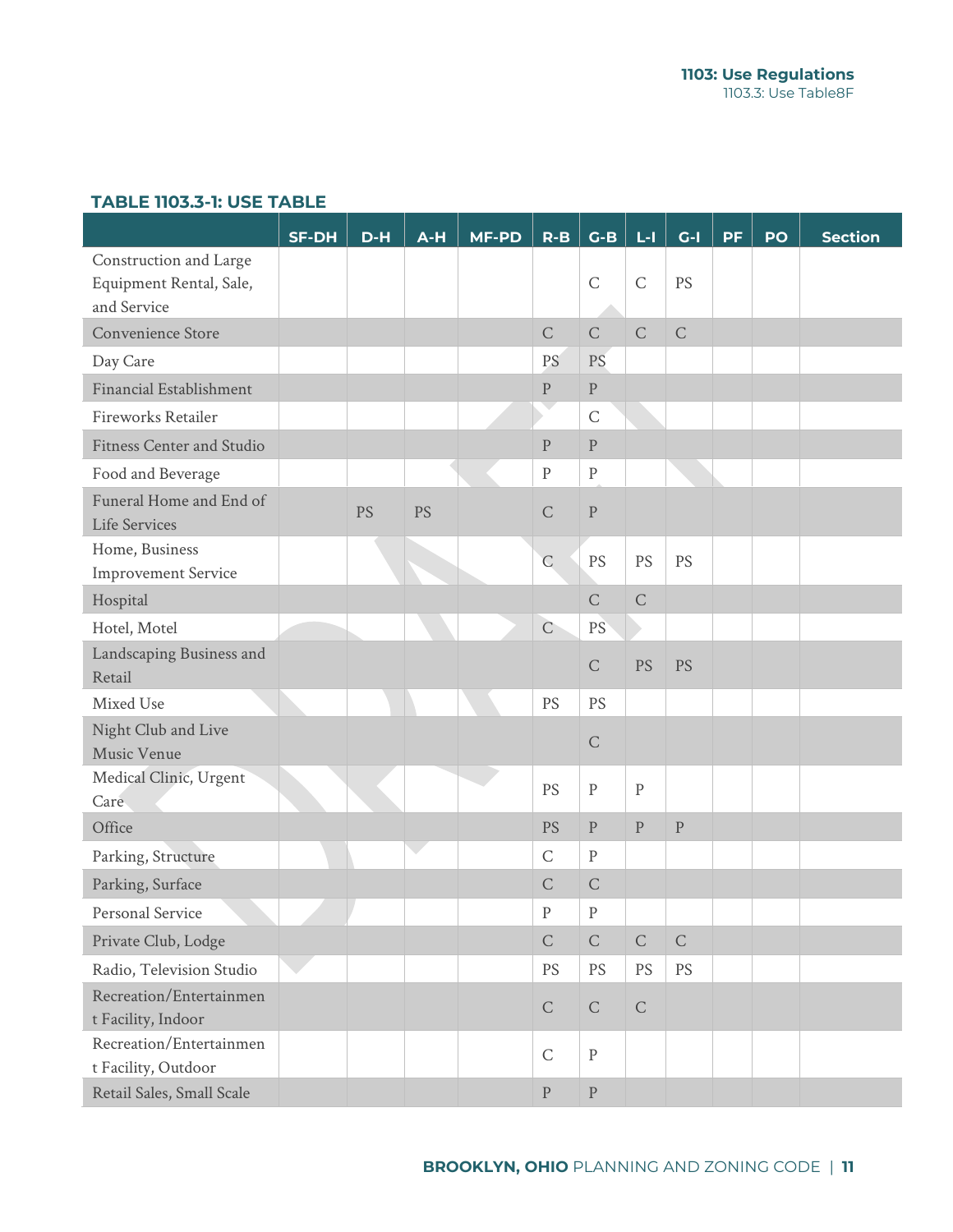|                                                                                      | <b>SF-DH</b> | D-H | $A-H$ | <b>MF-PD</b> | $R - B$        | $G-B$       | $L - 1$     | $G-I$        | <b>PF</b> | PO | <b>Section</b> |
|--------------------------------------------------------------------------------------|--------------|-----|-------|--------------|----------------|-------------|-------------|--------------|-----------|----|----------------|
| Retail Sales, Large Scale                                                            |              |     |       |              | PS             | PS          |             |              |           |    |                |
| Self-Storage Facility                                                                |              |     |       |              |                |             |             | $\mathsf C$  |           |    |                |
| Showroom                                                                             |              |     |       |              |                | ${\bf P}$   | PS          |              |           |    |                |
| <b>Small-Format Discount</b><br>Store                                                |              |     |       |              |                | $\mathsf C$ |             |              |           |    |                |
| Stone or Monument<br>Work                                                            |              |     |       |              |                | $\rm P$     | $\mathbf P$ |              |           |    |                |
| Theater                                                                              |              |     |       |              | $\overline{C}$ | $\mathsf C$ |             |              |           |    |                |
| Vape, Tobacco, CBD Sales                                                             |              |     |       |              |                | $\mathsf C$ |             |              |           |    |                |
| Veterinarian Office and<br>Animal Hospital                                           |              |     |       |              | PS             | <b>PS</b>   |             |              |           |    |                |
| Wireless and Cellular                                                                |              |     |       |              |                |             |             |              |           |    |                |
| Telecommunication<br>Facility                                                        | PS           | PS  | PS    | PS           | <b>PS</b>      | PS          | PS          | PS           |           |    |                |
| Wholesale Facility                                                                   |              |     |       |              |                | PS          | PS          | PS           |           |    |                |
| <b>Industrial Uses</b>                                                               |              |     |       |              |                |             |             |              |           |    |                |
| Food Production<br>or Processing                                                     |              |     |       |              |                |             | $\rm P$     | $\rm P$      |           |    |                |
| Fulfillment and<br><b>Distribution Center</b>                                        |              |     |       |              |                |             | PS          | PS           |           |    |                |
| Laboratory                                                                           |              |     |       |              | $\mathsf C$    | $\mathsf C$ | ${\bf P}$   | $\, {\bf p}$ |           |    |                |
| Manufacturing, Artisan                                                               |              |     |       |              |                | $\mathsf C$ | ${\bf P}$   | $\rm P$      |           |    |                |
| Manufacturing, Heavy                                                                 |              |     |       |              |                |             | $\mathsf C$ | <b>PS</b>    |           |    |                |
| Manufacturing, Light                                                                 |              |     |       |              |                |             | ${\bf P}$   | $\rm P$      |           |    |                |
| Processing, Storage, or<br>Production of Hazardous<br>Materials, Liquid, or<br>Gases |              |     |       |              |                |             | $C \cap C$  |              |           |    |                |
| Research and                                                                         |              |     |       |              |                | $\mathsf C$ | PS          | PS           |           |    |                |
| Development Facility                                                                 |              |     |       |              |                |             |             |              |           |    |                |
| Solar Farm                                                                           |              |     |       |              |                |             | <b>PS</b>   | <b>PS</b>    | <b>PS</b> |    |                |
| <b>Truck Terminal</b>                                                                |              |     |       |              |                |             |             | $\mathsf C$  |           |    |                |
| Warehousing                                                                          |              |     |       |              |                |             |             | <b>PS</b>    |           |    |                |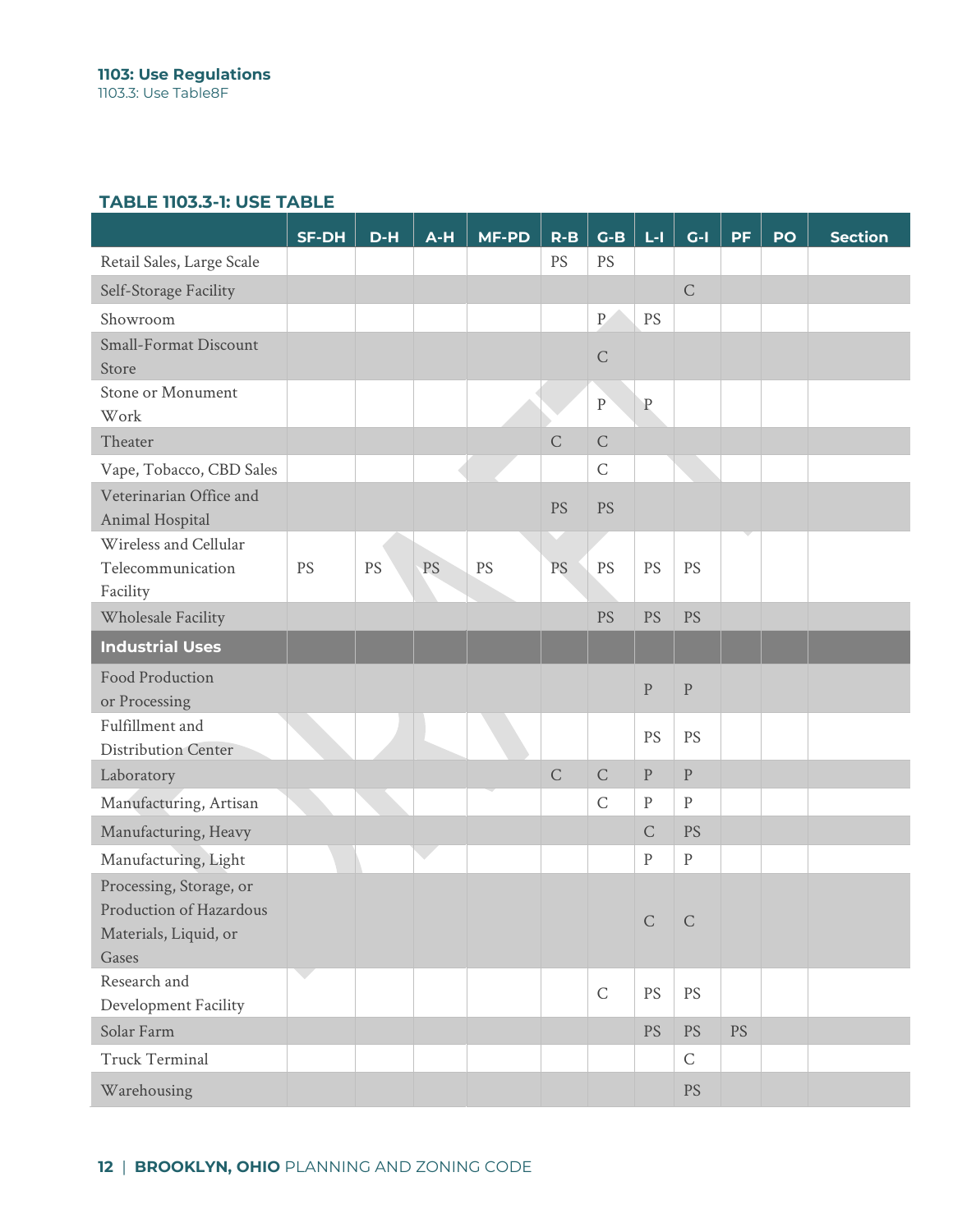|                                                     | <b>SF-DH</b> | $D-H$       | $A-H$       | <b>MF-PD</b> | $R-B$          | $G-B$       | $L - 1$     | $G-I$                  | <b>PF</b> | PO        | <b>Section</b> |
|-----------------------------------------------------|--------------|-------------|-------------|--------------|----------------|-------------|-------------|------------------------|-----------|-----------|----------------|
| <b>Accessory Uses</b>                               |              |             |             |              |                |             |             |                        |           |           |                |
| <b>Accessory Structure</b>                          | <b>PS</b>    | PS          | <b>PS</b>   | PS           | <b>PS</b>      | <b>PS</b>   | PS          | <b>PS</b>              | PS        | <b>PS</b> |                |
| Accessory Use                                       | PS           | PS          | PS          | PS           | PS             | PS          | PS          | PS                     | <b>PS</b> | PS        |                |
| <b>Automated Teller</b>                             |              |             |             |              | <b>PS</b>      | <b>PS</b>   |             |                        |           |           |                |
| Machine (ATM), Outdoor<br>Automotive Sales or       |              |             |             |              |                |             |             |                        |           |           |                |
| Leasing, Used                                       |              |             |             |              | $\overline{C}$ | <b>PS</b>   |             |                        |           |           |                |
| Commercial-Scale Vehicle<br>Parking, Residential    | <b>PS</b>    | <b>PS</b>   | <b>PS</b>   | PS           |                |             |             |                        |           |           |                |
| <b>Construction Equipment</b><br>Storage            |              |             |             |              |                |             | PS          | PS                     |           |           |                |
| Drive-Through                                       |              |             |             |              | $\overline{C}$ | $\mathsf C$ |             |                        |           |           |                |
| Dwelling, Accessory                                 | $\mathsf{C}$ | $\mathsf C$ | $\mathsf C$ | $\mathsf{C}$ |                |             |             |                        |           |           |                |
| <b>Electric Vehicle Charging</b><br><b>Stations</b> | PS           | <b>PS</b>   | PS          | PS           | PS             | PS          | PS          | <b>PS</b>              | PS        | PS        |                |
| Fence                                               | PS           | PS.         | PS          | PS           | PS.            | PS          | PS          | PS                     | PS        | PS        |                |
| Garage                                              | PS           | <b>PS</b>   | <b>PS</b>   | PS           | <b>PS</b>      | <b>PS</b>   |             |                        |           |           |                |
| Home Occupations                                    | PS           | PS          | PS          | PS           | PS             | PS          |             |                        |           |           |                |
| <b>Outdoor Dining</b>                               |              |             |             |              | <b>PS</b>      | <b>PS</b>   |             |                        |           |           |                |
| Outdoor Display<br>and Retail Area                  |              |             |             |              | PS             | PS          |             |                        |           |           |                |
| Outdoor Recreation,                                 |              |             |             |              |                |             |             |                        |           |           |                |
| Accessory Non-<br>Residential                       |              |             |             |              | <b>PS</b>      | <b>PS</b>   | PS          | <b>PS</b>              | PS        | <b>PS</b> |                |
| Outdoor Recreation,<br><b>Accessory Residential</b> | PS           | PS          | PS          | PS           |                |             |             |                        |           |           |                |
| <b>Solar Panels</b>                                 | PS           | <b>PS</b>   | PS          | PS           | PS             | <b>PS</b>   | <b>PS</b>   | <b>PS</b>              | <b>PS</b> | <b>PS</b> |                |
| Swimming Pool,<br>Residential                       | PS           | PS          | PS          | PS           |                |             |             |                        |           |           |                |
| Storage, Outdoor Non-<br>Residential                |              |             |             |              |                |             | $\mathsf C$ | <b>PS</b>              |           |           |                |
| Warehousing, Accessory                              |              |             |             |              |                | <b>PS</b>   | PS          | $\mathop{\mathrm{PS}}$ |           |           |                |
| <b>Temporary Uses</b>                               |              |             |             |              |                |             |             |                        |           |           |                |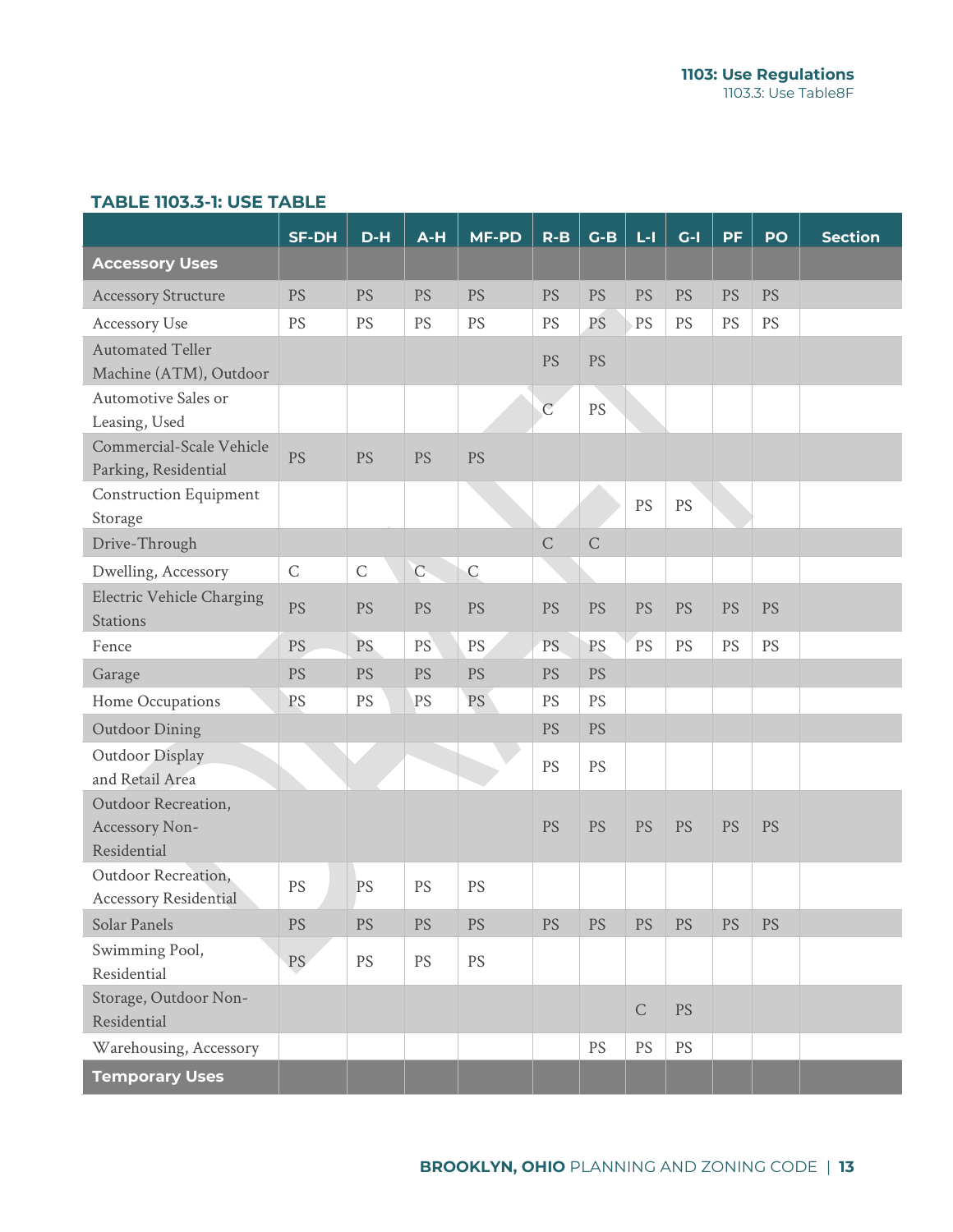|                              | <b>SF-DH</b> | $D-H$     | $A-H$     | <b>MF-PD</b> | $R-B$     | $G-B$     | L-I.      | $G-I$     | <b>PF</b> | <b>PO</b> | <b>Section</b> |
|------------------------------|--------------|-----------|-----------|--------------|-----------|-----------|-----------|-----------|-----------|-----------|----------------|
| <b>Construction Dumpster</b> | <b>PS</b>    | <b>PS</b> | <b>PS</b> | <b>PS</b>    | <b>PS</b> | <b>PS</b> | <b>PS</b> | <b>PS</b> | <b>PS</b> |           |                |
| <b>Construction Trailer</b>  | <b>PS</b>    | <b>PS</b> | <b>PS</b> | <b>PS</b>    | <b>PS</b> | <b>PS</b> | <b>PS</b> | <b>PS</b> | <b>PS</b> |           |                |
| <b>Festival and Circus</b>   | <b>PS</b>    | <b>PS</b> | <b>PS</b> | <b>PS</b>    | <b>PS</b> | <b>PS</b> | <b>PS</b> | <b>PS</b> | <b>PS</b> |           |                |
| Food Truck                   |              |           |           |              | <b>PS</b> | <b>PS</b> | <b>PS</b> | <b>PS</b> | <b>PS</b> |           |                |
| Residential Outdoor Sale     | <b>PS</b>    | <b>PS</b> | <b>PS</b> | <b>PS</b>    | PS        | <b>PS</b> |           |           |           |           |                |
| Seasonal Sale                |              |           |           |              | <b>PS</b> | <b>PS</b> |           |           |           |           |                |
| Tent                         | <b>PS</b>    | <b>PS</b> | <b>PS</b> | PS.          | <b>PS</b> | <b>PS</b> | <b>PS</b> | <b>PS</b> | <b>PS</b> |           |                |

## **1103.4 General Use Regulations**

- **A. Design Standards.** All new developments, and substantial additions as defined in Section XXX, shall adhere to the design standards set forth in Section XXX except for single family detached and two-family uses.
- **B. Multiple Buildings on a Lot[10.](#page-10-0)** Lots which are in the A-H, MF-PD, R-B, G-B, L-I, G-I, PF and PO Districts may contain more than one principally permitted building or structure on a single lot, provided such principal structures are utilized for the same business, occupant, or for any permitted use, and if approved by the planning commission on a site plan. This condition does not apply to accessory uses or buildings as regulated in Section XXX (Accessory Structures).
- **C. Multiple Occupancies[11](#page-10-1).** Multiple occupancies/uses on a lot shall be permitted in the R-B, G-B, L-I, G-I, PF, and PO Districts provided that such occupancies/uses are permitted within the respective zoning district and are located within the same principal building or in multiple buildings/structures subject to Section 1103.3(B).
- **D. Objectionable Odors, Waste, or Noise[12.](#page-10-2)** Processes, equipment employed, and goods processed or sold, shall be limited to those which are not objectionable by any reason of odor, dust, smoke, cinders, gas, fumes, noise, vibration, refuse matter, or water carried waste that are contrary to public health or interest.

<span id="page-10-0"></span> $10$  New

<span id="page-10-1"></span> $11$  New

<span id="page-10-2"></span> $12$  New – similar to regulations contained within the purpose statements for the industrial districts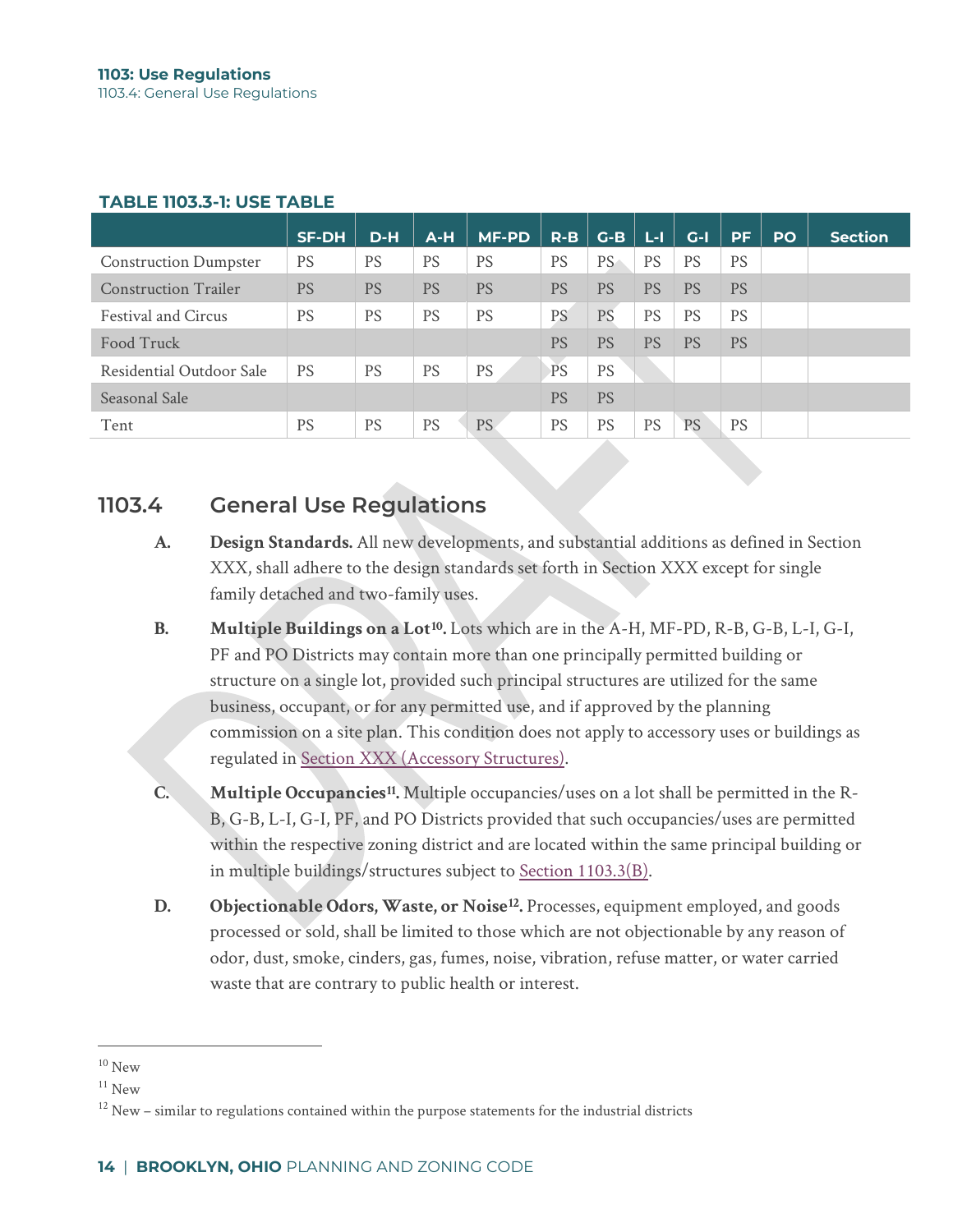### **E. Similar Use Determinatio[n13](#page-11-0)**

- **1. Applicability**
	- **a.** Where a specific use is proposed that is not listed in Table 1103.1-1: Use Table or provided for in this zoning code, the planning commission may determine that the proposed use is substantially similar to a specific use that is listed in Table 1103.1-1: Use Table.
	- **b.** If the commission finds that a proposed use is substantially similar to a specific use listed in Table 1103.1-1: Use Table, the similar use shall be permitted or conditionally permitted in those districts where the specifically listed is permitted or conditionally permitted.
	- **c.** If a similar use is determined to be substantially similar to a conditionally permitted use in Table 1103.1-1: Use Table, the use shall be subject to regulations continued in Section XXX (Conditional Use Regulations), and any other standards that apply to the conditional use which the proposed use is most similar.
- **2. Similar Use Consideration.** The following standards shall be considered by the planning commission when determining that a use is substantially similar to a permitted or conditionally permitted use within Table 1103.1-1: Use Table:
	- **a.** The compatibility of the proposed use with the general classification of uses specified in this zoning code.
	- **b.** The nature, predominant characteristics, and intensity of the proposed use in relation to the similar principal or conditional use in that district.
	- **c.** The size, dimensional requirements, parking requirements, traffic generation potential, and other regulatory considerations normally associated with uses as specified in this zoning code.

<span id="page-11-0"></span> $13$  Existing regulation – language was word smithed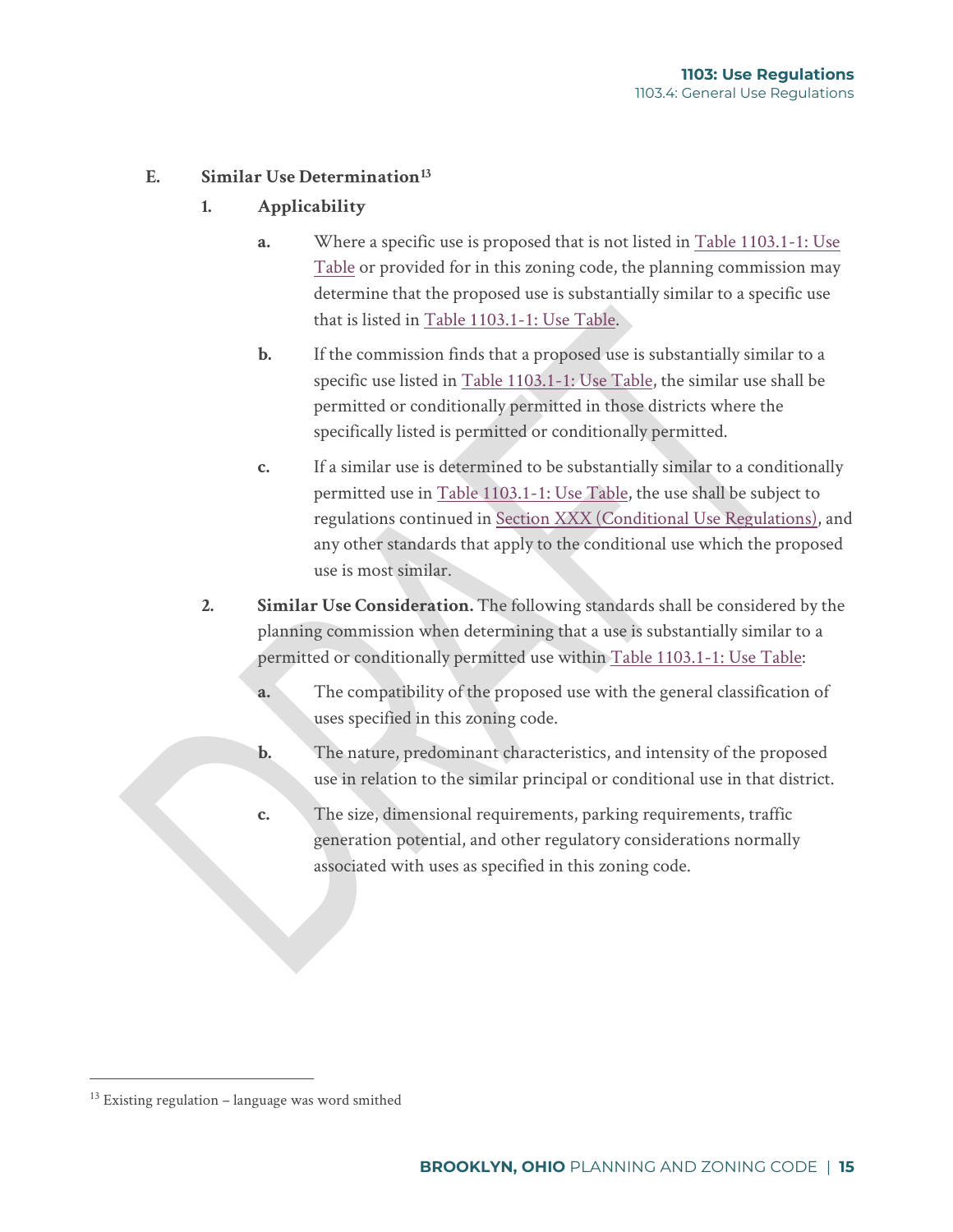## **1103.5 Residential Use Regulations**

- **A. Conversion of a Dwellin[g14](#page-12-0).** The conversion of any building into a dwelling, or the conversion of any dwelling to accommodate an increased number of dwelling units or families, shall only be permitted within a zoning district that permits multiple dwelling units or accessory dwelling units. Such use shall be subject to all the applicable regulations contained within the code.
- **B. Number of Dwellings.** In the SF-DH and D-H zoning districts, one dwelling unit is permitted per lot, unless specifically permitted herein.
- **C. Dwelling, Live/Work.** Live/work dwellings are subject to the following:
	- **1.** All uses conducted within the live/work unit must be permitted uses within the zoning district in which the unit is located.
	- **2.** Parking for a live/work dwelling shall be provided on site for both the residential and commercial or office use per section XXX.
	- **3.** The commercial or office component of the use shall not be conducted in the yard, garage, or any accessory structure.
	- **4.** A maximum of one employee (excluding residents of the unit) shall work or report to work on the premises.
- **D. Dwelling, Multi-Family Small Scale[15.](#page-12-1)** Small scale multi-family dwellings are permitted in the R-B and G-B zoning districts subject to the following:
	- **1.** The proposed development shall be both located in the R-B zoning district and the "Mixed Neighborhood Commercial" character area or in the G-B zoning district and the "Mixed Interstate Commercial" character area as identified on the Future Character Area Framework Map in the Brooklyn Master Plan.
	- **2.** Each individual dwelling unit shall have its own exterior entrance to the outside.
	- **3.** A private yard area shall be provided for each dwelling unit that is a minimum of 350 sq. ft.
	- **4.** Each unit shall include a minimum of one enclosed parking space that is located in an enclosed garage (either detached, attached, or underground).

<span id="page-12-0"></span> $14$  New

<span id="page-12-1"></span> $15$  New – intended to reflect the recommendations of the Master Plan and allow for residential infill in specific locations, while keeping such developments to high standards of development.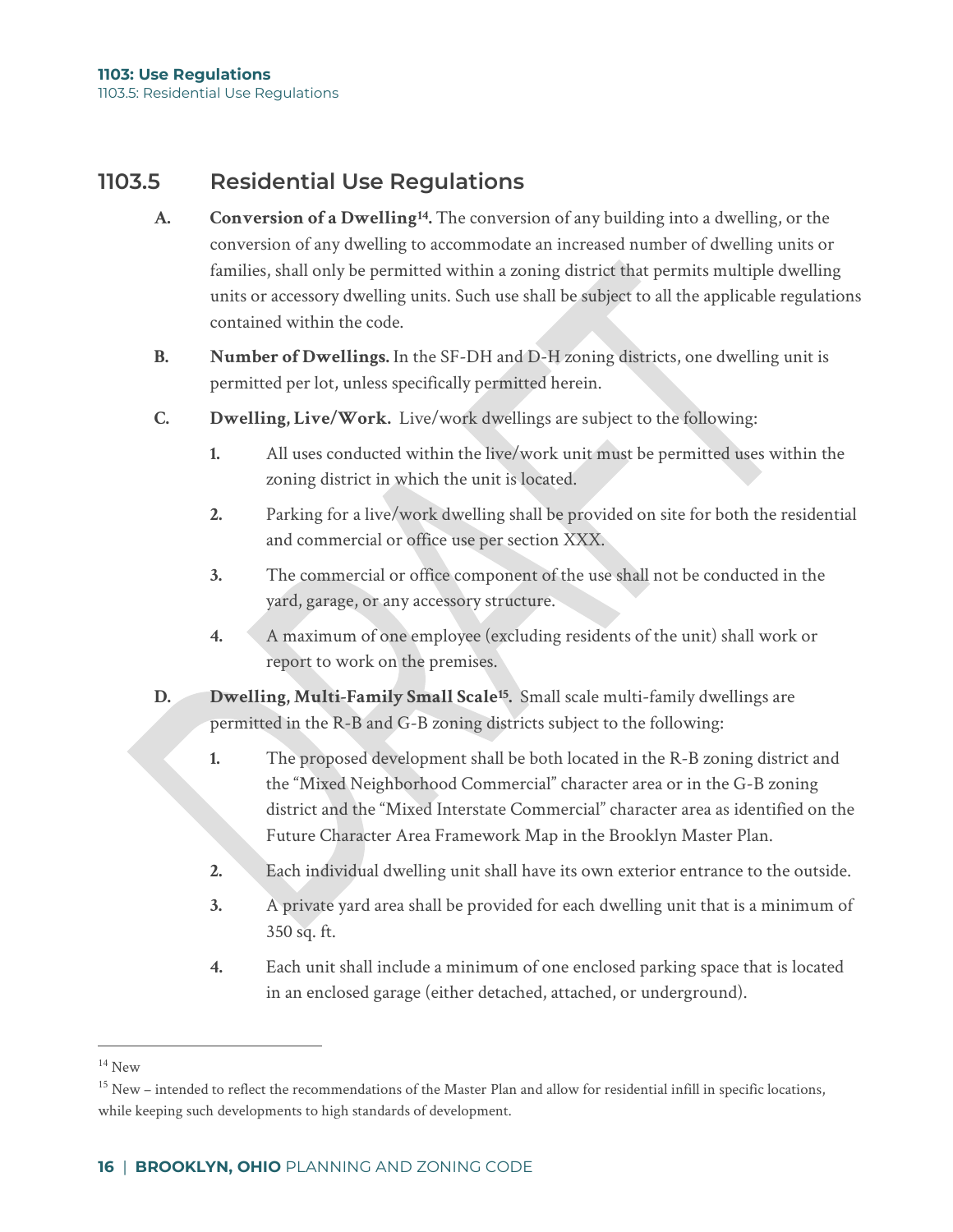- **E. Dwelling, Multi-Family Large Scale[16](#page-13-0)**. Large scale multi-family dwellings are permitted in the G-B zoning district subject to the following:
	- **1.** The proposed development shall be both located in the G-B zoning district and the "Mixed Interstate Commercial" character area as identified on the Future Character Area Framework Map in the Brooklyn Master Plan.
	- **2.** A minimum of 20% of the development shall be occupied by open space or green space that may include landscaping/screening areas, drainage areas, active and passive recreation areas, and other similar uses.
	- **3.** Each unit shall include a minimum of one enclosed parking space that is located in an enclosed garage (either detached, attached, or underground).
	- **4.** A minimum of two amenities that are to be utilized by the residents of the development and/or the public. Such amenities may include club houses, pools, wine bars, coffee shops, dog parks, playgrounds, active or passive parks, walking trails, public gathering areas, and other similar uses.
	- **5.** Such uses shall be setback a minimum of 100 feet from any single family residential zoning district or use.
- **F. Residential Facility.** A residential facility, as defined in this zoning code, is permitted in the residential zoning districts as regulated by the State of Ohio. A residential facility shall be located at least 300 feet from any other residential facility.
- **G. Residential Treatment Facility.** A residential treatment facility, as defined in this zoning code, is permitted in the residential zoning districts as regulated by the State of Ohio and the federal government. A residential treatment facility shall be located at least 500 feet from any other residential treatment facility.

# **1103.6 Public and Institutional Uses**

- **A. Transit Center.** A transit center is subject to the following:
	- **1.** A principal building is required on the site.
	- **2.** A minimum setback of 500 feet from a residential zoning district or use is required.

<span id="page-13-0"></span> $16$  New – intended to reflect the recommendations of the Master Plan and allow for residential infill in specific locations, while keeping such developments to high standards of development.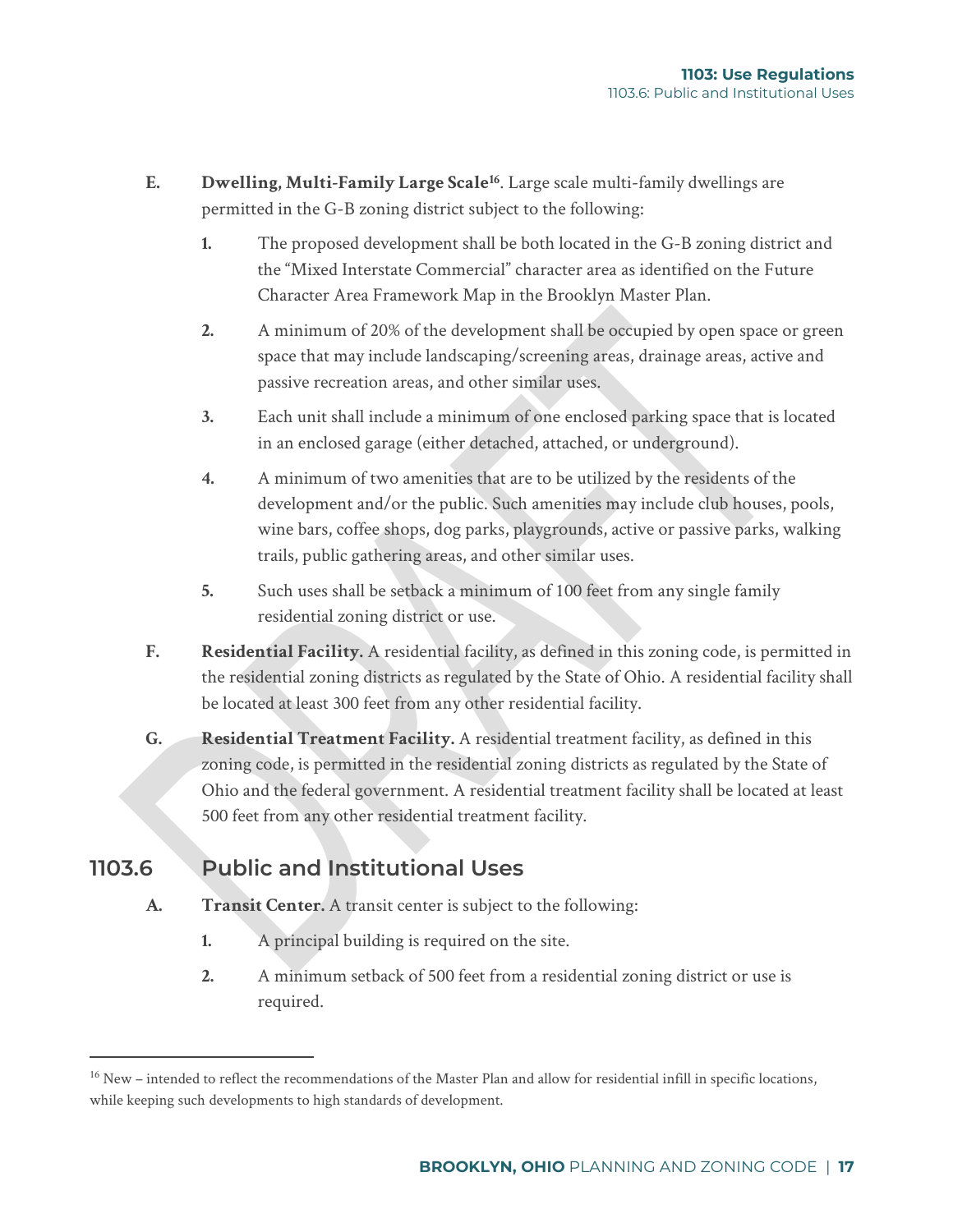**3.** Long-term vehicle parking and storage areas shall be screened with an opaque, solid wall, fence, or hedge that is at least six feet in height along all sides visible from the public right-of-way and from adjoining residential property. For the purposes of this code, long-term vehicle parking shall be considered parking for any length of time longer than 24 hours.

## **1103.7 Commercial and Mixed Use Regulations**

- **A. Adult Entertainment Establishment.** An adult entertainment establishment is subject to the following:
	- **1.** They are located at least 1,000 feet from the boundaries of any lot containing a church, library, public park or playground, nursery, school, or any other institution where children are kept day or night.
	- **2.** They are located at least 1,000 feet from any other adult entertainment establishment.
	- **3.** They are located at least 1,000 feet away from any residentially zoned parcel in the City of Brooklyn or any adjacent community.
- **B. Animal Training and Day Care.** Animal training and day care is subject to the following:
	- **1.** Any building, run, or enclosure on the premises used for such purposes shall be located at least 500 feet from any residential zoning district or use, and at least 100 feet from any lot in the R-B District.
	- **2.** Any outdoor run or enclosure shall be enclosed (uncovered) with a six-foot high privacy fence or wall and shielded from all abutting residential properties.
	- **3.** Any outdoor run or enclosure shall not be used between the hours of 10:00 pm and 7:00 am.
	- **4.** Any outdoor run or enclosure shall not be located in the front yard and shall comply with the minimum building setback requirements of the district.
- **C. Automotive Fueling/Charging Station**. An automotive fueling and/or charging station is subject to the following: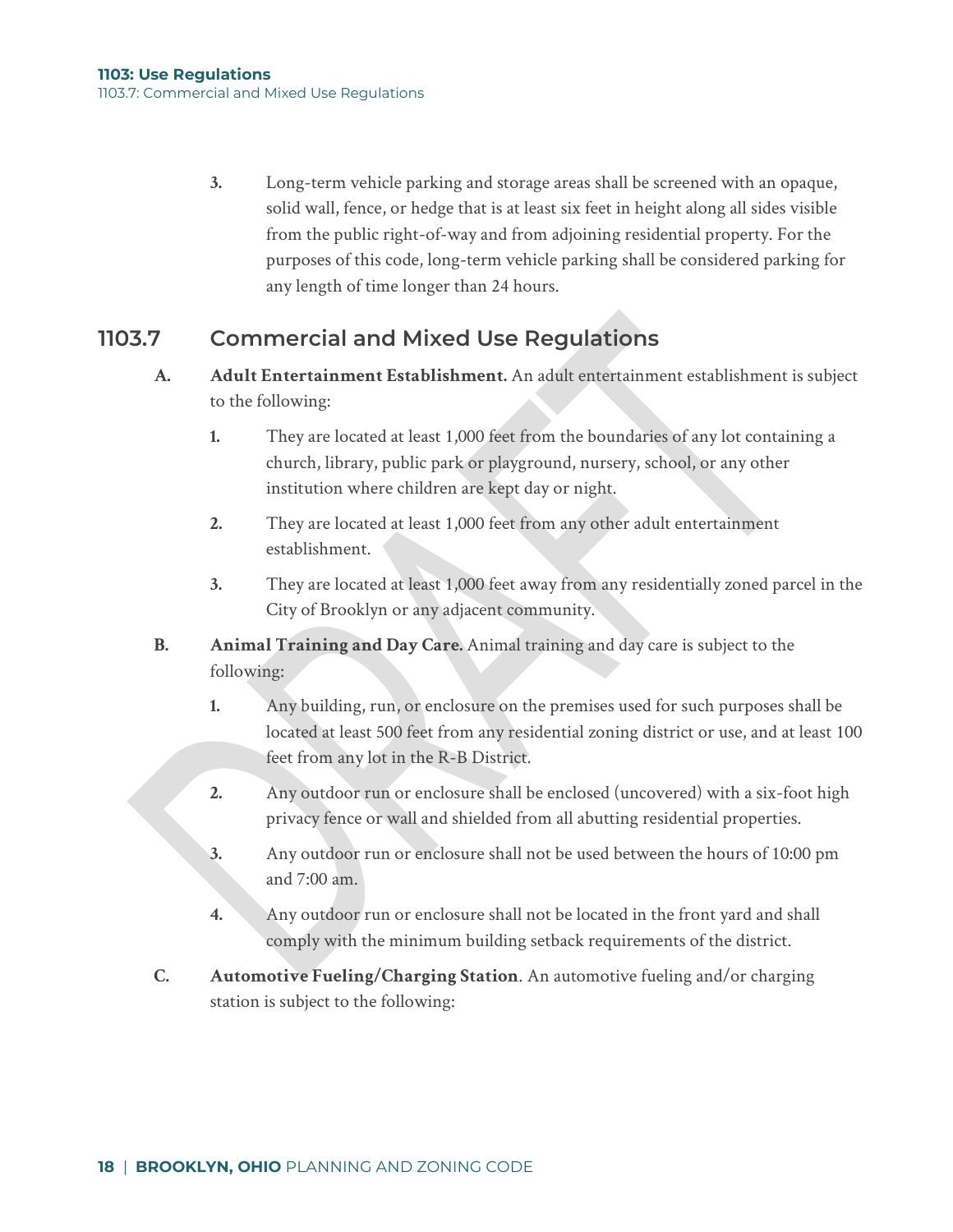- **1.** <sup>[17](#page-15-0)</sup>All structures on the property shall be located at least 200 feet from any residential zoning district or use.
- **2.** Fuel canopies, gas pumps, charging stations, air compressors, and similar equipment may be located in the front yard.
- **3.** The only services permitted to be performed on a vehicle on site shall be the dispensing of fuel, oil, air, windshield wiper fluid, the charging of electric vehicles, and other similar activities customarily incidental to such use.
- **4.** Fuel price displays shall be subject to the standards in section XX (signs). [18](#page-15-1)
- **5.** The fuel canopy shall be constructed of the same materials used on the principal building.[19](#page-15-2)
- **6.** Automobile fueling stations do not include facilities designed for the fueling of semi-trailer trucks.<sup>[20](#page-15-3)</sup>
- **7.** An automobile fueling/charging station may be combined with a car wash or auto service garage provided that the minimum lot area shall be at least 30,000 square feet and that the uses proposed are permitted in the zoning district in which they are located.
- **D. Automotive Rental.** An automotive rental use is subject to the following:
	- **1.** A principal building is required to be located on the lot.
	- **2.** Headlights of the cars parked on the lot shall be completely screened from public streets and adjacent properties unless the adjacent property is an automobile sales or rental use.
	- **3.** An opaque, solid wall, fence, or hedge that is at least six feet in height shall be located along all property lines that abut a residential zoning district or use.
	- **4.** No auctions or sales of automobiles shall be permitted on the lot.
	- **5.** No outdoor speaker systems shall be permitted for uses that are located less than 200 feet from any residential zoning district or use.

<span id="page-15-2"></span>19

<span id="page-15-3"></span> $20$  New

<span id="page-15-0"></span> $17$  Removed dimensional requirements from this use standard as they are the same as the overall district requirements and do not need to repeat here

<span id="page-15-1"></span><sup>18</sup> New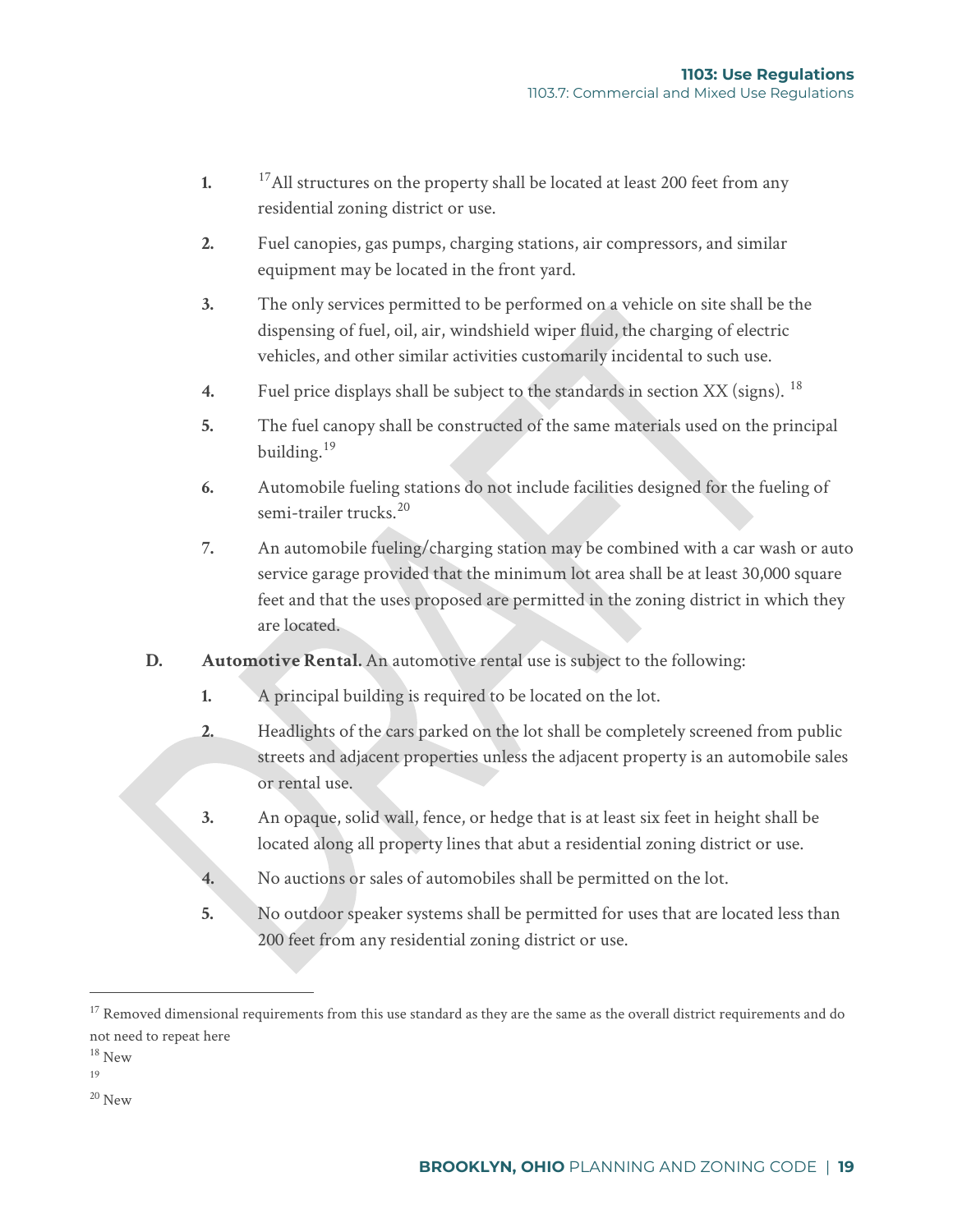- **6.** Automobile repair and service must be performed inside a building.
- **7.** Any area identified for automobile or vehicle storage shall be located in the rear yard.
- **E. Automotive Repair Facility.** An automotive repair facility is subject to the following:
	- **1.** A principal building is required to be located on the lot.
	- **2.** All repair work shall be conducted within an enclosed building and such building shall be located not less than 200 feet from any residential land use.
	- **3.** An opaque, solid wall, fence, or hedge that is at least six feet in height shall be located along all property lines that abut a residential zoning district or use.
	- **4.** There shall be a minimum building floor area of 1,200 square feet.
	- **5.** An automobile repair facility may be combined with an automotive fueling/charging station provided that the minimum lot area shall be at least 30,000 square feet and that the uses proposed are permitted in the zoning district in which they are located.
	- **6.** No more than 20 cars shall be stored at the property at any one time and all cars shall be parked in a marked parking space on a paved surface.
- **F. Automotive Sales, New.** The sale of new automobiles, including sales lots and repair of such, is subject to the following:
	- **1.** A principal building is required to be located on the lot.
	- **2.** An opaque, solid wall, fence, or hedge that is at least six feet in height shall be located along all property lines that abut a residential zoning district or use.
	- **3.** No auctions shall be permitted on the lot.
	- **4.** No outdoor speaker systems shall be permitted for uses that are located less than 200 feet from any residential zoning district or use.
	- **5.** Automobile repair and service must be performed inside the same building as the new car salesroom.
	- **6.** All sales and circulation areas must be paved with asphalt and concrete. There shall be no vehicle storage or sales on unpaved lots.
	- **7.** The sale of used automobiles may be only permitted on site as an accessory use per section xxx (automotive sales, used).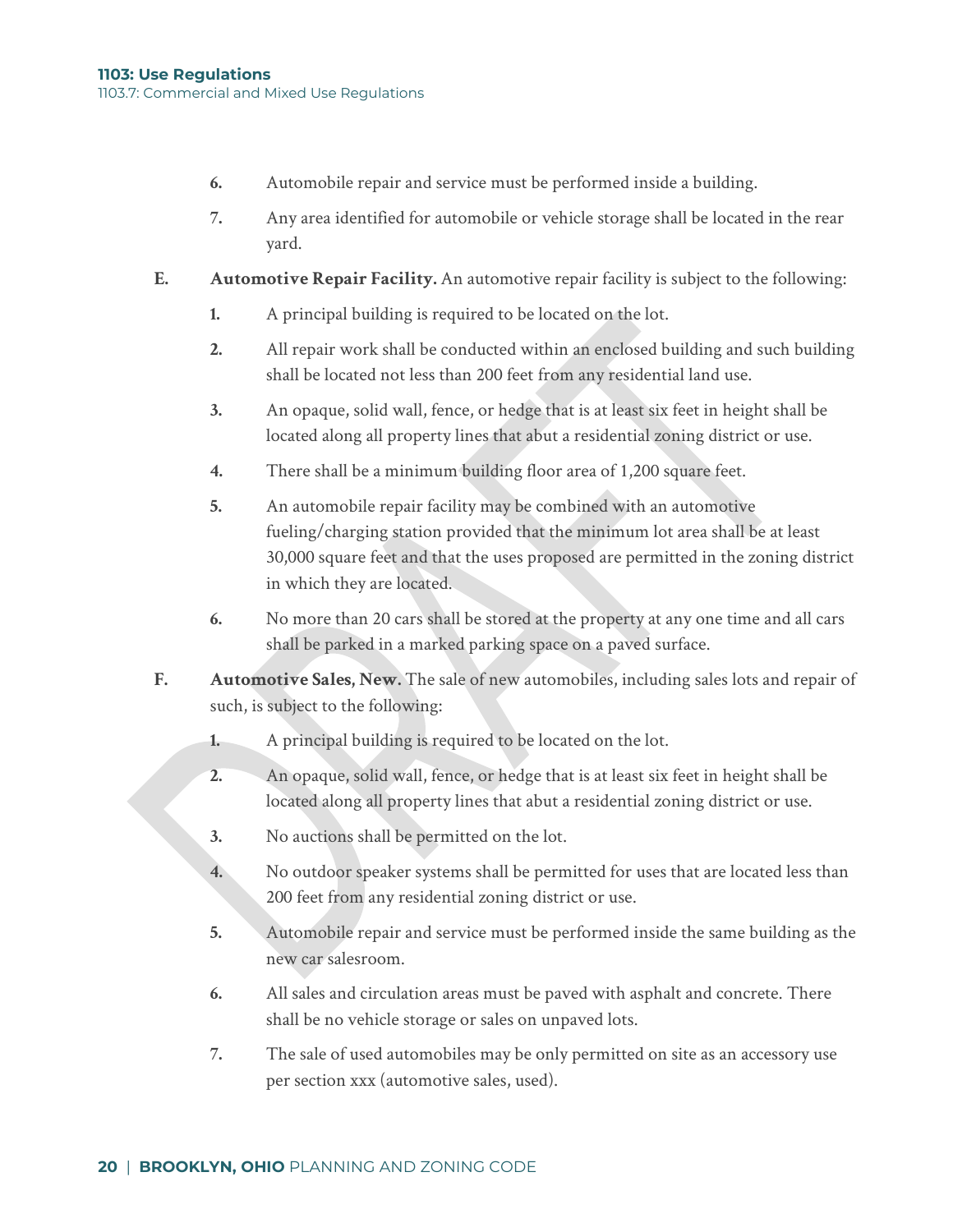- **8.** Such use may be operated in conjunction with another automotive use that is permitted in the district in which the use is located.
- **G. Automotive Washing Facility.** An automotive washing facility is subject to the following:
	- **1.** All structures on the property shall be located at least 200 feet from any residential zoning district or use.
	- **2.** Automotive washing facilities shall be located entirely within an enclosed building, except that entrance and exit doors may be left open during the hours of operation. Vacuuming and/or steam cleaning equipment may be located outside a building, in the front, side, or rear yard, but shall not be placed in any yard adjoining a residential land use.
	- **3.** Stacking spaces shall be provided per section xxx (parking and loading).
	- **4.** A paved exit drive, that is at least 40 feet in length, is required between the exit door of the washing facility and the street.
	- **5.** In the R-B district, there shall be a minimum building floor area of 1,200 square feet.
	- **6.** An automotive washing facility may be combined with an automotive fueling/charging station provided that the minimum lot area shall be at least 30,000 square feet and that the uses proposed are permitted in the zoning district in which they are located.
- **H. Bar and Tavern.** A newly located bar or tavern use within the city, that is established after the date of this code's adoption is subject to the following:
	- **1.** Such establishments shall not be located within 1,000 feet of a property line of a church, library, public park or playground, nursery, school, or other similar use.
	- **2.** The planning commission may impose restrictions on the house of operation to assure that the business operates in a manner similar to the prevailing characteristics of other businesses in the vicinity.
- **I. Bed and Breakfast.** A bed and breakfast is subject to the following:
	- **1.** Such uses must be owner owner-occupied.
	- **2.** A maximum of three guest rooms are permitted.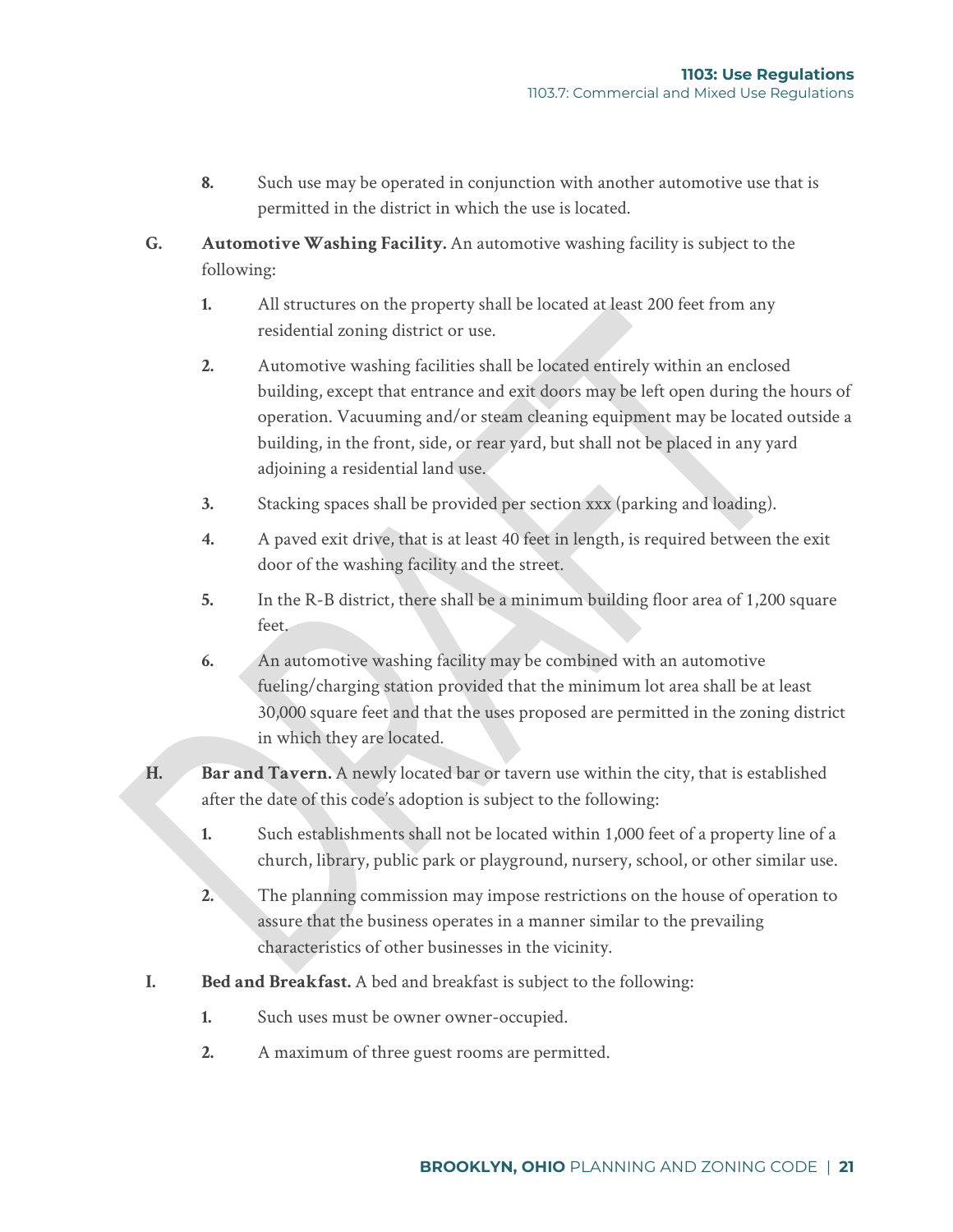- **J. Brewery, Distillery, Winery, Cidery[21](#page-18-0).** Brewery, distillery, winery, and cidery uses (both macro and micro, as applicable) are subject to the following:
	- **1.** Each use shall manufacture and sell alcoholic beverages in accordance with the provisions of the Ohio Division of Liquor Control and shall maintain current licenses as required by said agency.
	- **2.** No outdoor storage is permitted.
	- **3.** All production shall be within completely enclosed structures.
	- **4.** Macro-scale uses shall be setback a minimum of 200 feet from any residential zoning district or use.
	- **5.** Outdoor dining or gathering areas are subject to regulations in section xxx (outdoor dining).
	- **6.** Exterior storage containers that hold materials or products associated with the brewing/distilling process must be located in the side or rear yard. Such facilities shall be subject to the maximum height restrictions of the zoning district they are located. No signage or identification may be located on such containers unless approved by the planning commission.
- **K. Construction and Large Equipment Rental, Sale, and Service.** Such uses are subject to the following:
	- **1.** There shall be a maximum of 50 vehicles or large equipment located on the site outside of a completely enclosed building, at any one time.
	- **2.** All work on vehicles and equipment, including, but not limited to, cleaning, servicing, and repair shall be done inside of a building.
- **L. Day Care.** A day care use is subject to the following:
	- **1.** A day care shall not exceed 3,000 square feet of gross floor area.
	- **2.** Outdoor recreation areas shall adhere to the following:
		- **a.** Be directly accessed from the building;
		- **b.** Be located in the side or rear yard; and
		- **c.** Be enclosed with a fence.

<span id="page-18-0"></span> $21$  New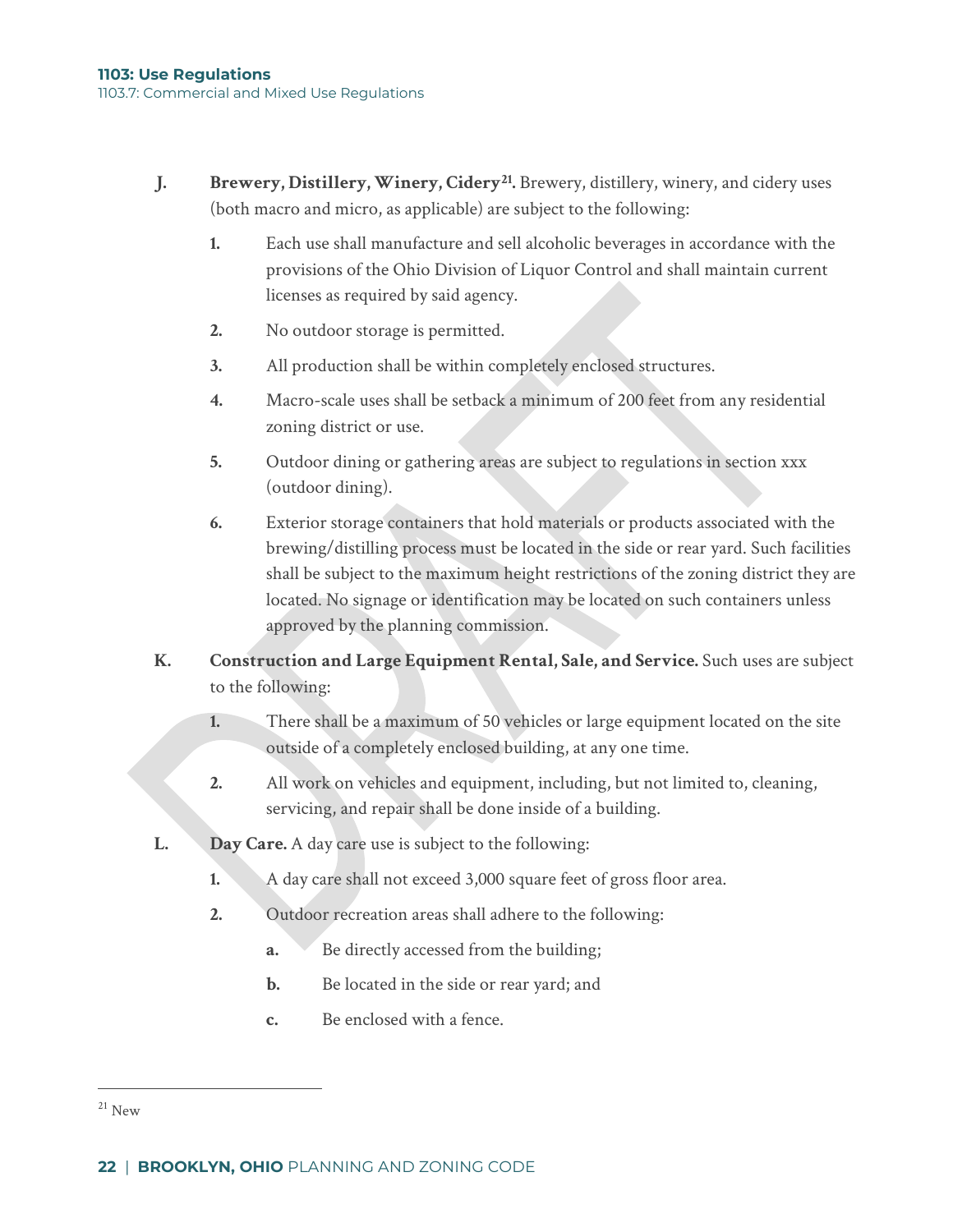- **M. Funeral Home and End of Life Services.** A funeral home and end of life services use shall provide a detailed circulation plan indicating the outgoing vehicular traffic movement during high volume periods.
- **N. Hotel, Motel.** A hotel and/or motel shall have a minimum lot size of one acre and a minimum lot width of 150 feet.
- **O. Home or Business Improvement Service.** A home and/or business improvement service shall be set back a minimum of 200 feet from any residential zoning district or use.
- **P. Hospital.** A hospital is subject to the following:
	- **1.** A minimum lot size of two acres
	- **2.** A minimum lot width of 200 feet
	- **3.** Minimum front, rear, and side yard setbacks of 50 feet.
	- **4.** Minimum front yard parking setback of 30 feet and side and rear parking setback of 15 feet.
- **Q. Medical Clinic, Urgent Care.[22](#page-19-0)** A medical clinic and/or urgent care use shall not include helipads on site unless they are specifically approved through the conditional use process established in Section XXX.
- **R. Mixed Use[23.](#page-19-1)** Mixed use buildings and developments are subject to the following:
	- **1.** All uses within the structure or development are permitted in the zoning district in which the development is located.
	- **2.** To be considered mixed use, there shall be at least two uses integrated within the same building on a lot.
	- **3.** Mixed use developments that are greater than two stories in height (or 30') shall be set back a minimum of 100 feet from any single family zoning district or use.
	- **4.** Mixed use developments shall be accessed from primary thoroughfares and shall be limited to one access point per street frontage, unless specifically permitted otherwise by the City Engineer. Site circulation shall be provided with internal access drives that connect developments, buildings, and parking areas.

<span id="page-19-0"></span> $22$  New

<span id="page-19-1"></span> $^{23}$  New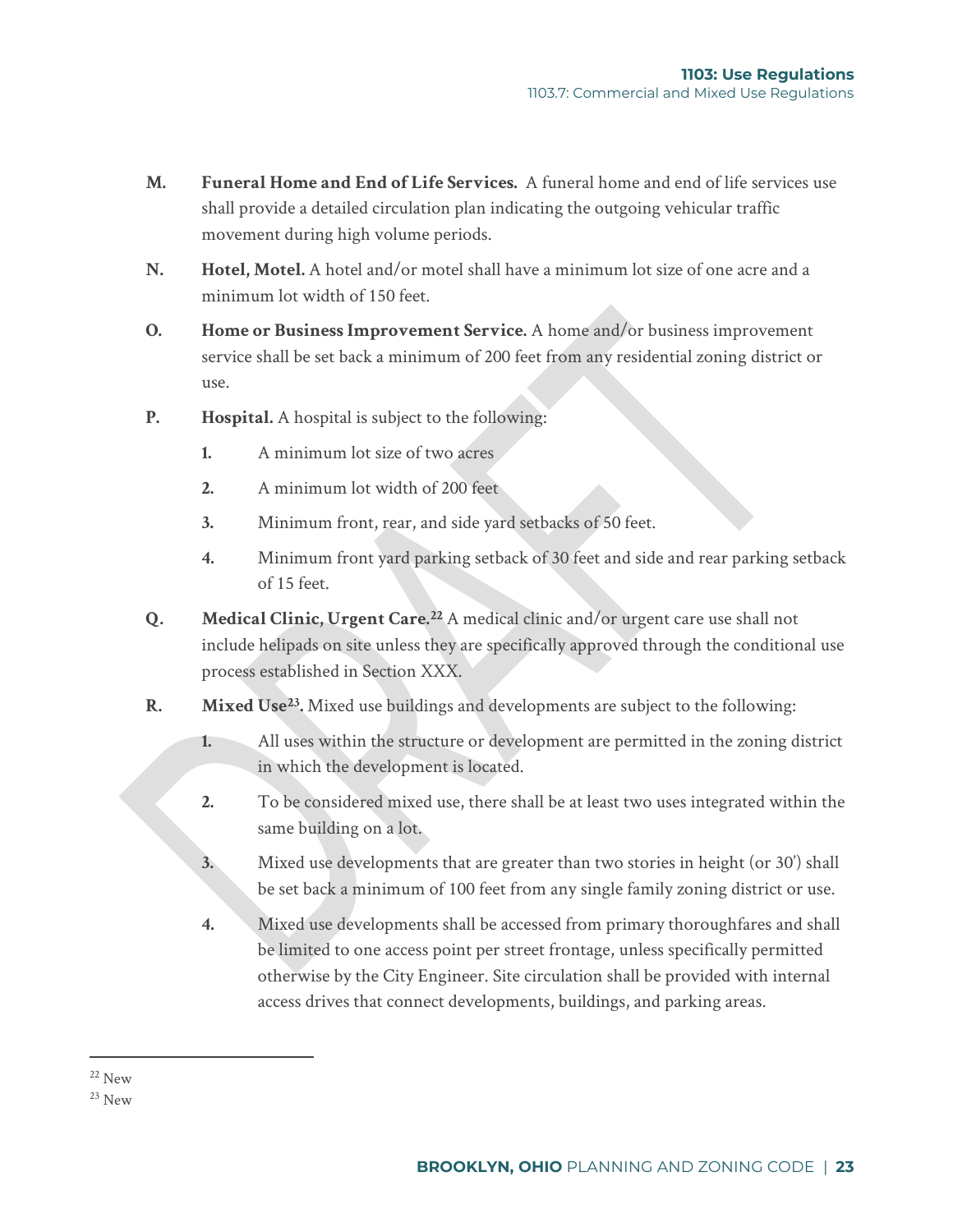- **5.** If there are multiple lots that make up the overall development, cross access and cross parking agreements shall be established that are agreed upon and executed by all applicable property owners.
- **6.** The project shall provide continuous internal pedestrian walkways, no less than four feet in width, which are provided from the public sidewalk located in the adjacent road right-of-way to each primary entrance of each building within the development.
- **7.** Raised sidewalks, no less than eight feet in width shall be provided along the full length of each building within the development and along any façade featuring a public entrance or which abut public parking areas.
- **8.** All deliveries, loading, and trash storage/removal shall be conducted behind a building, in the rear yard.
- **9.** Mixed use projects that are greater than five acres in size shall:
	- **a.** Dedicate a minimum of 20% of the development to open space or green space which may include landscaping/screening areas, drainage areas, active and passive recreation areas, and other similar uses.
	- **b.** Contribute to the establishment or enhancement of community and public spaces by providing at least two of the following, which in combination shall make up a minimum of five percent of the gross floor area of the mixed use development:
		- **i.** Decorative pedestrian plaza with benches,
		- **ii.** Pocket park,
		- iii. Outdoor playground area,
		- **iv.** Kiosk/wayfinding area,
		- **v.** Water feature,
		- **vi.** Clock tower, or
		- **vii.** Other such deliberately shaped area and/or a focal feature of amenity.
- **S. Retail, Large Scale.** Large scale retail establishments are subject to the following:
	- **1.** In addition to the architectural and design requirements set forth in Section XXX, large scale retail establishments shall be constructed out of materials that are low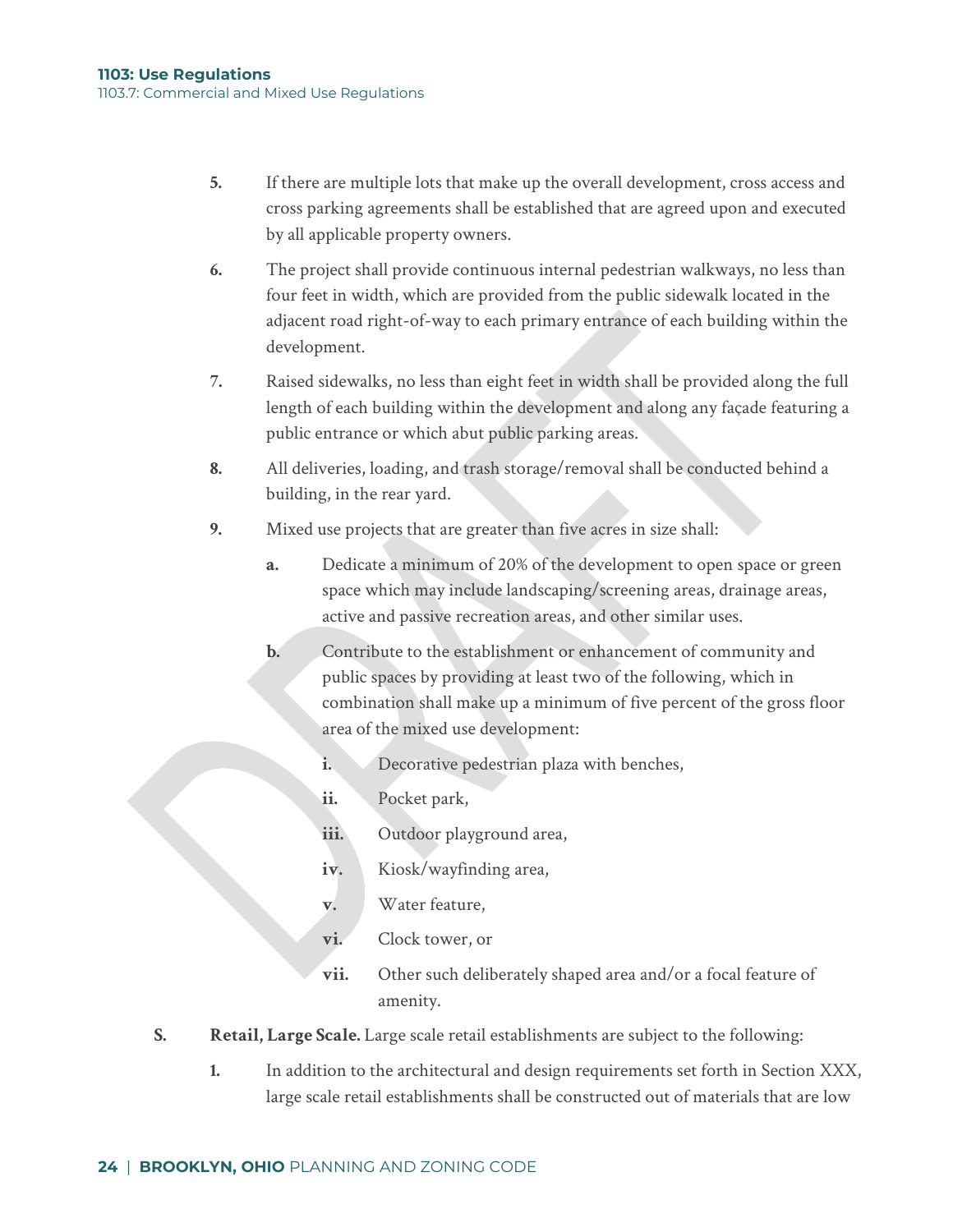reflective, subtle, neutral, or earth tone in color. High-intensity colors, bright primary colors, metallic colors, or fluorescent colors are prohibited, except in any signage that reflects corporate branding.

- **2.** Large scale retail establishments shall be accessed from primary thoroughfares and shall be limited to one access point per street frontage, unless specifically permitted otherwise by the City Engineer. Site circulation shall be provided with internal access drives that connect developments, buildings, and parking areas.
- **3.** If there are multiple lots that make up the overall development, cross access and cross parking agreements shall be established that are agreed upon and executed by all applicable property owners.
- **4.** The development shall provide continuous internal pedestrian walkways, no less than four feet in width, which are provided from the public sidewalk located in the adjacent road right-of-way to each principal customer entrance of the principal buildings on the site.
- **5.** Raised sidewalks, no less than eight feet in width shall be provided along the full length of the building and along any façade featuring a customer entrance or which abut public parking areas.
- **6.** All deliveries, loading, and trash storage/removal shall be conducted behind the building, in the rear yard.
- **7.** A minimum of 20% of the development shall be occupied by open space or green space that may include landscaping/screening areas, drainage areas, active and passive recreation areas, and other similar uses.
- **8.** The development shall contribute to the establishment or enhancement of community and public spaces by providing at least two of the following, which in combination shall make up a minimum of five percent of the gross floor area of the large retail establishment:
	- **a.** Decorative pedestrian plaza with benches,
	- **b.** Pocket park,
	- **c.** Outdoor playground area,
	- **d.** Kiosk/wayfinding area,
	- **e.** Water feature,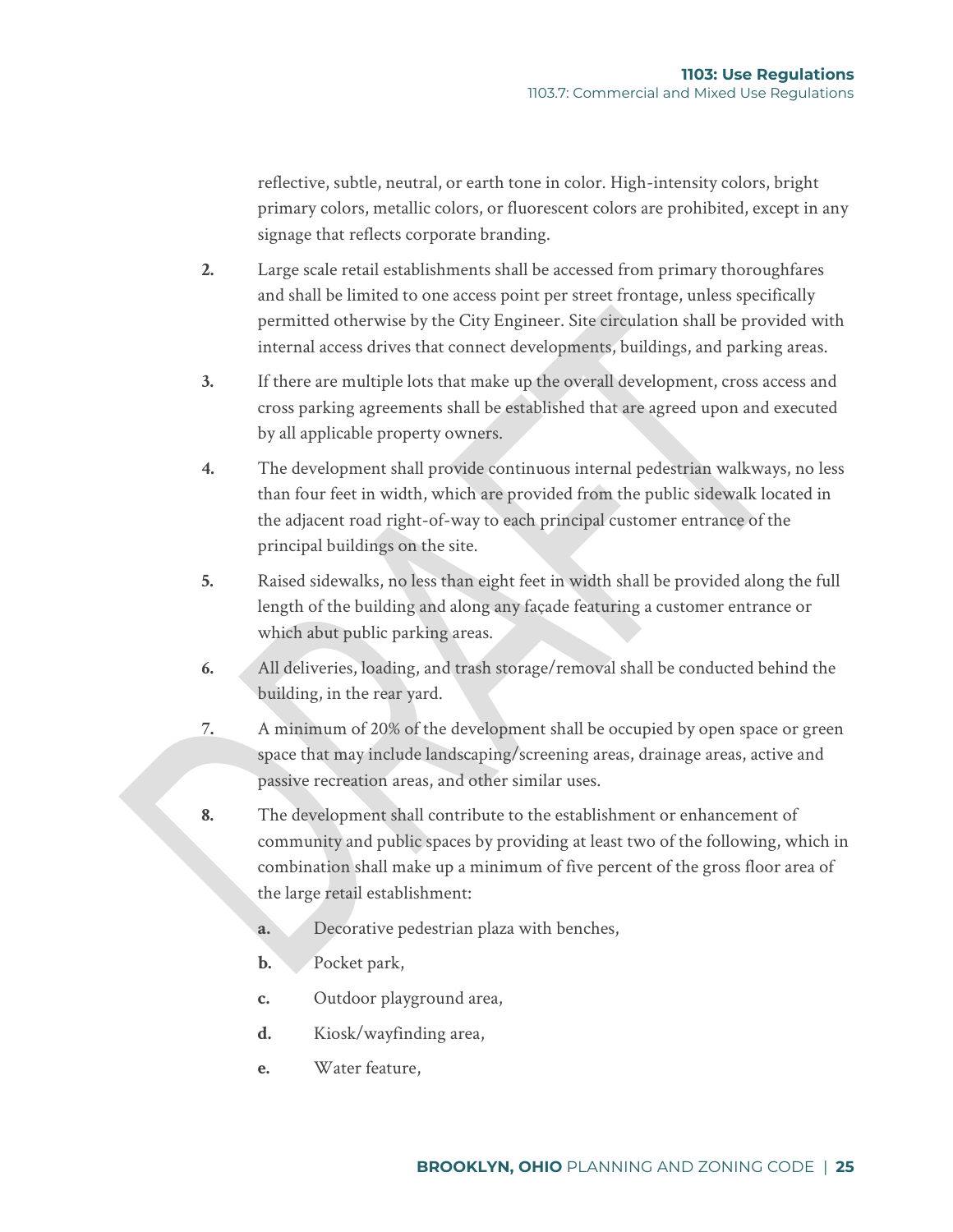- **f.** Clock tower, or
- **g.** Other such deliberately shaped area and/or a focal feature of amenity.
- **T. Radio, Television Studio[24](#page-22-0).** A radio and/or television studio is permitted subject to all exterior walls of the building or recording area shall be sound-proof. Any radio or television towers are subject to the regulations contained within section XXX (wireless and cellular communication tower facilities).
- **U. Self-Storage Facility[25](#page-22-1).** A self-storage facility is subject to the following:
	- **1.** The minimum lot size is two acres.
	- **2.** Self-storage facilities shall be a minimum of 20 feet (two stories) in height but shall not exceed 35 feet (three stories).
	- **3.** All storage units within the facility shall gain access from the interior of the building or site. No unit doors shall face an exterior property line.
	- **4.** All storage shall take place within a structure. No outside storage is permitted.
	- **5.** All buildings on the site shall be setback a minimum of 200 feet from a residential zoning district or use and 3,000 feet from any other self-storage facility.
	- **6.** No activities other than rental of storage units and pick-up and deposit of dead storage shall be permitted on the premises. Examples of activities that are not permitted include auctions, commercial or wholesale sales, repair services, manufacturing or maker space, and recreational uses.
- **V. Small Format Discount Store[26.](#page-22-2)** Small format discount stores are subject to the conditional use requirements set forth in section XXX. A small format discount store shall be located at least 3,000 feet from any other small format discount store.
- **W. Vape, Tobacco, CBD Store.** Vape, tobacco, and CBD stores are subject to the conditional use requirements set forth in section XXX. Such store shall be located at least 3,000 feet from any other vape, tobacco, or CBD store.

<span id="page-22-0"></span> $24$  New

<span id="page-22-1"></span> $25$  New

<span id="page-22-2"></span> $26$  New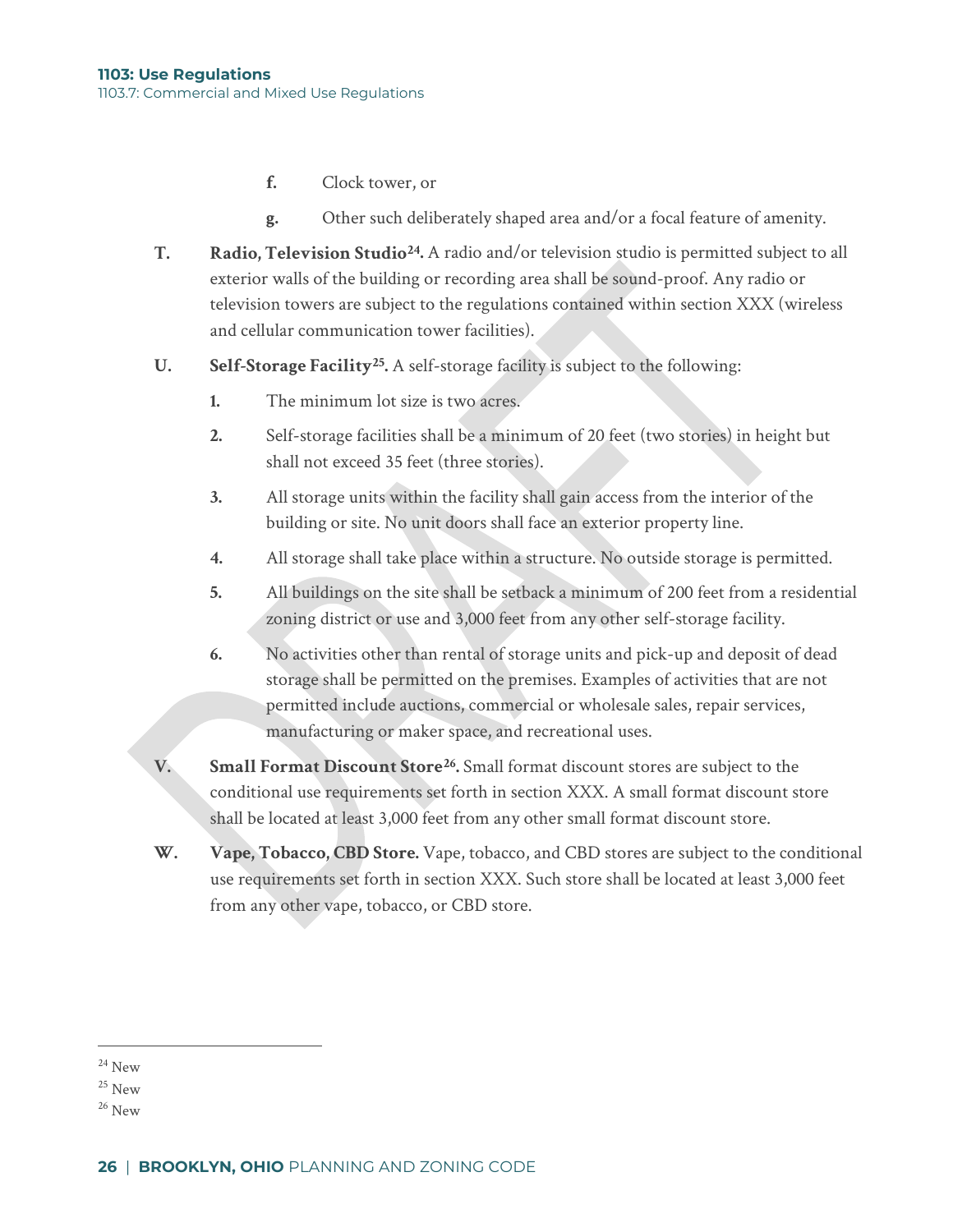- **X. Veterinarian Office and Animal Hospital.** A veterinarian office and/or an animal hospital shall be located completely within an enclosed building, there shall be no outdoor kennels or exercise yards. There shall be no breeding and boarding of dogs or animals, except for in association with a medical treatment or procedure.
- **Y. Wholesale Facility.** A wholesale facility shall conduct all business within an enclosed building.

## **1103.8 Industrial Use Regulations**

- **A. Fulfillment and Distribution Center.** Fulfillment and distribution centers are subject to the following:
	- **1.** No trailer, camper, manufactured housing unit, modular office trailer or industrialized units shall be placed on the property for any purpose without planning commission approval, except related to construction work that requires an active building permit.
	- **2.** Fleet vehicle parking shall be to the side or rear of the property on a striped asphalt or concrete paved surface.
	- **3.** Fleet vehicle parking areas shall be screened with an opaque, solid wall, fence, or hedge that is at least six feet in height along all sides visible from the public rightof-way and from adjoining residential property.
	- **4.** No junk, inoperative, or unlicensed automobiles, or parts, shall be permitted on the property.
	- **5.** No outdoor storage of any material or waste shall bel permitted on site.
- **B. Manufacturing, Heavy.** A heavy manufacturing use shall be setback at least 1,000 feet from a residential land use.
- **C. Research and Development Facility.** A research and development facility is permitted provided no retail trade with the general public is involved, and that no stock of goods is maintained for sale to customers.
- **D. Solar Farm.** Solar farms are subject to the following:
	- **1.** The minimum lot size shall be five acres.
	- **2.** The maximum height of all structures shall be 30 feet.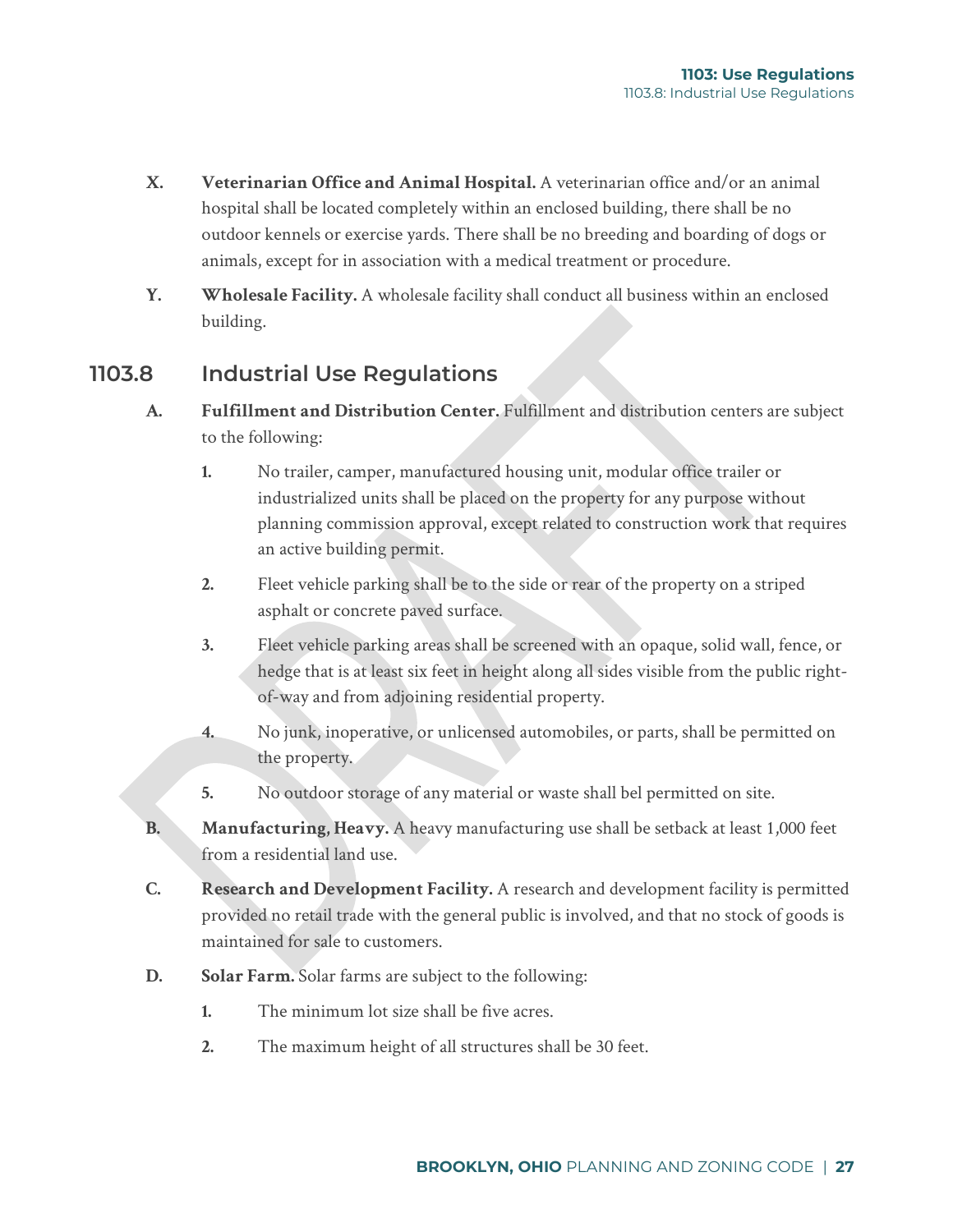- **3.** Solar farm structures shall meet the setback requirements of a principal building in the zoning district in which they are located.
- **4.** Solar farm structures shall be setback a minimum of 100 feet from all residential zoning districts and uses.
- **5.** Any solar farm which has reached the end of its useful life or has been abandoned shall be removed.
- **E. Truck Terminal.** A truck terminal is permitted subject to the following:
	- **1.** There shall be no more than 50 commercial vehicles located on the site outside of a completely enclosed building at any one time.
	- **2.** All work on vehicles, including but not limited to, cleaning, servicing, and repair shall be done only inside a suitable service building.
	- **3.** Vehicles shall not be located in any of the required setbacks for the principal structure.
	- **4.** All outdoor storage shall be screened from view from adjacent properties and rights-of-way with an opaque, solid wall, fence, or hedge that is at least six feet in height.
- **F. Warehousing[27.](#page-24-0)** Warehousing, as a principal use, is permitted subject to the following:
	- **1.** The land in which the warehousing use is located is not previously undeveloped. This includes subdividing an existing property to create a new buildable lot and demolishing an existing building in order to construct a new warehouse as a primary use.
	- **2.** No trailer, camper, manufactured housing unit, modular office trailer or industrialized units shall be placed on the property for any purpose without planning commission approval, except related to construction work that requires an active building permit.
	- **3.** No outdoor storage of any material or waste shall be permitted on site.
	- **4.** Fleet vehicle parking shall be to the side or rear of the property on a striped asphalt or concrete paved surface.

<span id="page-24-0"></span> $27$  New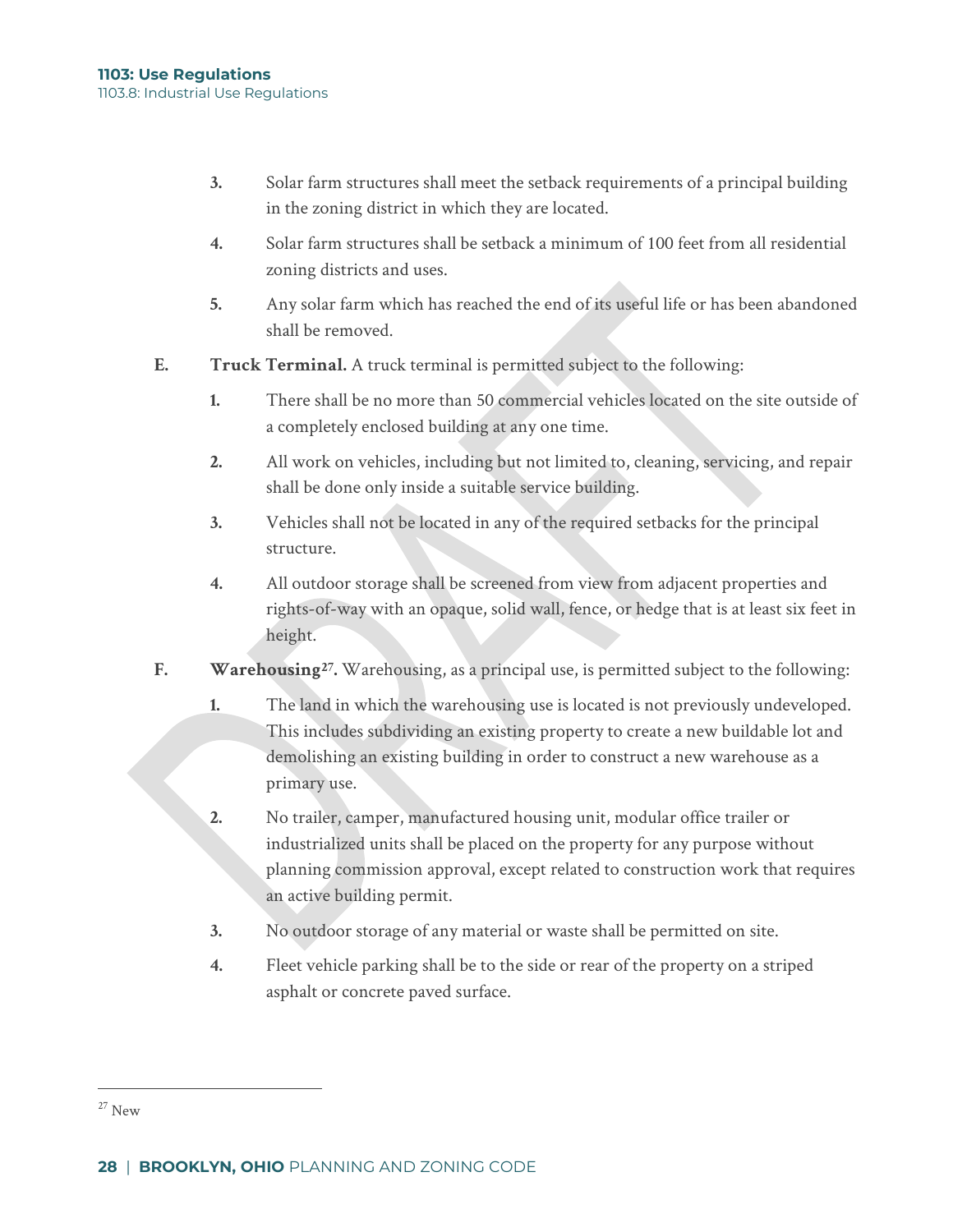- **5.** Fleet vehicle parking areas shall be screened with an opaque, solid wall, fence, or hedge that is at least six feet in height along all sides visible from the public rightof-way and from adjoining residential property.
- **6.** No junk, inoperative, or unlicensed automobiles, or parts, shall be permitted on the property.

## **1103.9 Accessory Use Regulations**

### **A. Accessory Structure**

- **1. General Accessory Structure Requirements.** The following requirements shall apply to an accessory structure in any zoning district:
	- **a.** An accessory structure shall be located on the same lot as the principal use.
	- **b.** An accessory structure shall be located in the rear yard, unless specifically exempted.
	- **c.** A maximum of two accessory structures are permitted per lot (this does not include detached garages, pools, fences, solar panels, and personal outdoor recreation equipment).
- **2. Residential Accessory Structure Requirements.** In addition to the general requirements in (1), an accessory structure located in a residential zoning district is subject to the following:
	- **a.** The combined square footage of all enclosed accessory structures, such as storage sheds, is 144 square feet.
	- **b.** An accessory structure shall meet the following setbacks:
		- **i.** Minimum side yard setback of three feet.
		- ii. Minimum rear yard setback of five feet.
		- iii. On a corner lot, an accessory structure shall be located behind the building line along both frontages $^{28}$ .

<span id="page-25-0"></span> $^{28}$  Similar to existing requirements, language simplified. The setback could be increased, though to require that accessory structures are not located in the front yard setback on both frontages. That is pretty typical.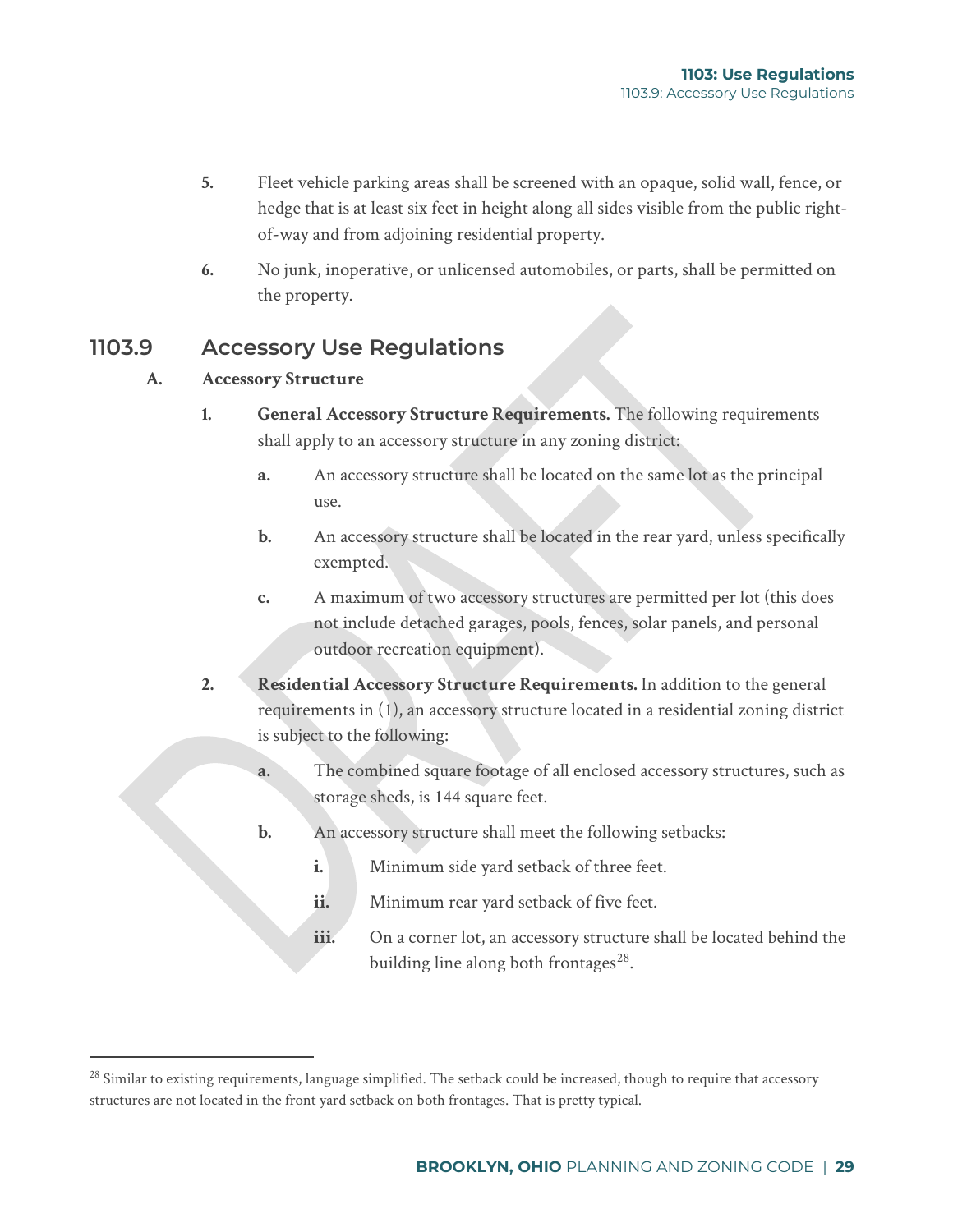

*Graphic XX: Location of Permitted Accessory Structures on Corner Lots*

- **iv.** An accessory structure located on a non-conforming lot shall have a minimum setback of three feet from both the sides and rear property lines.
- **c.** The maximum height of an accessory structure is  $12^{29}$  $12^{29}$  $12^{29}$  feet or the height of the principal building, whichever is less.
- **d.** The maximum area occupied by accessory structures (inclusive of all accessory structures including storage structures) in the rear yard shall be 35 percent.
- **3. Non-Residential Accessory Structure Requirements[30.](#page-26-1)** In addition to the general requirements in (1), an accessory structure in a non-residential zoning district is subject to the following:
	- **a.** An accessory structure shall meet the following setbacks:
		- **i.** Minimum side yard setback of three feet.
		- **ii.** Minimum rear yard setback of five feet.

<span id="page-26-0"></span><sup>&</sup>lt;sup>29</sup> Reduced from 15 to 12

<span id="page-26-1"></span> $30$  New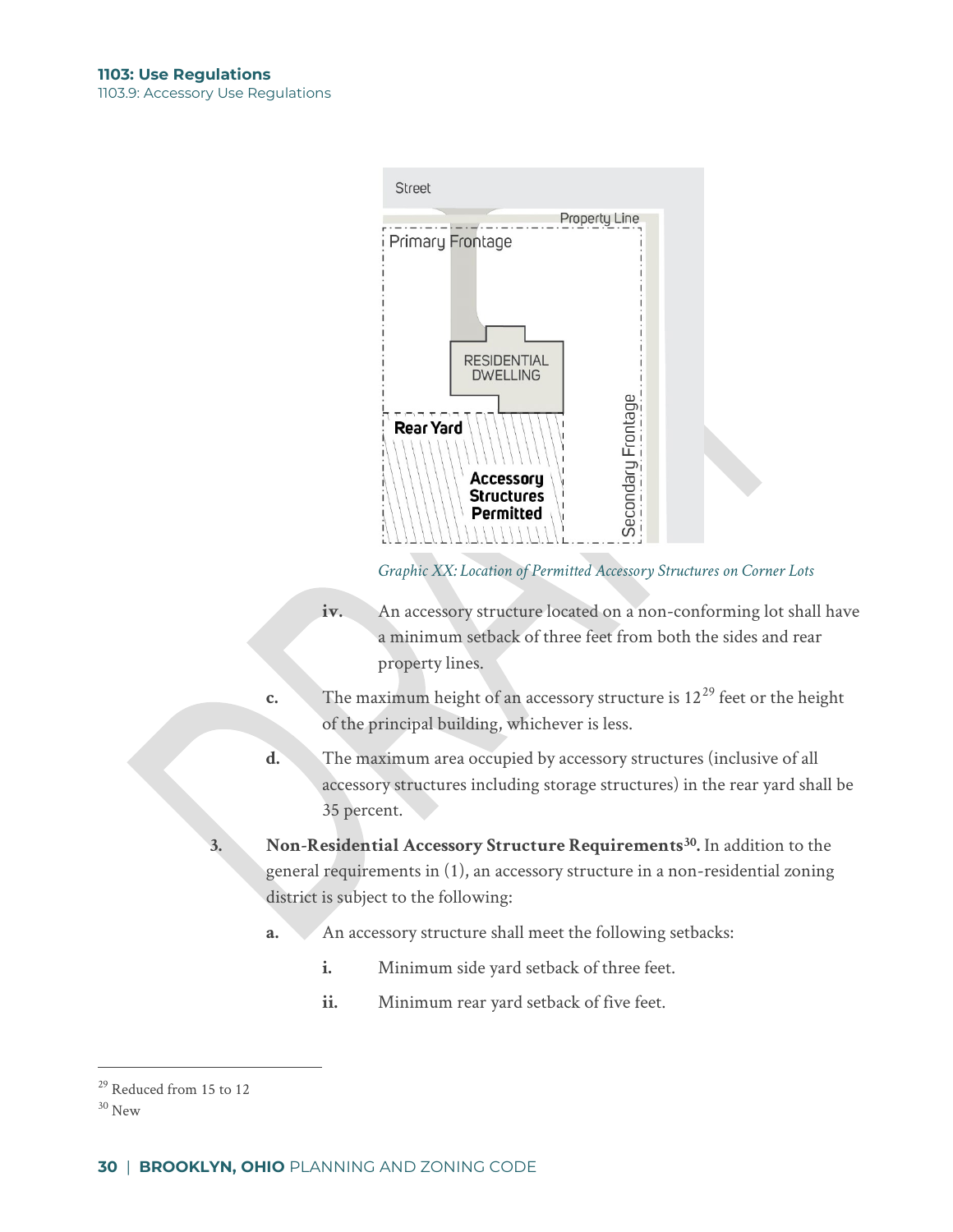- iii. On a corner lot, an accessory structure shall be located behind the building line along both frontages $31$ .
- **b.** The maximum height of an accessory structure is 20 feet or the height of the principal building, whichever is less.
- **c.** The maximum area occupied by accessory buildings in the rear yard shall be 20 percent.
- **d.** The combined square footage of all accessory structures shall not exceed 35 percent of the size of the principal building.
- **B. Automated Teller Machine (ATM), Outdoor[32](#page-27-1).** An ATM located outdoors is subject to the following:
	- **1.** The ATM is located on the same lot as the principal use.
	- **2.** The ATM is subject to the dimensional requirements of accessory structures as specified in section XXX.
	- **3.** An ATM may be located in the side or rear yard.
- **C. Automotive and Vehicle Sales, Used[33](#page-27-2).** The sale of used automobiles and vehicles is subject to the following:
	- **1.** Used automotive and vehicle sales is permitted when conducted on the same lot as a new automotive sales lot, or on an adjacent lot with the same ownership, provided that the inventory of used automobiles and vehicles does not exceed 50 percent of the overall inventory at any one time.
	- **2.** All circulation areas, car storage, car parking, and other similar activities associated with the use on site shall be done on an improved hard surface such as asphalt or concrete.
	- **3.** A principal structure shall be located on the lot.
	- **4.** An opaque, solid wall, fence, or hedge that is at least six feet in height shall be located along all property lines that abut a residential zoning district or use.
	- **5.** No auctions shall be permitted on the lot.

<span id="page-27-0"></span><sup>&</sup>lt;sup>31</sup> Revised this standard from being setback 18' to requiring the structure to be behind the building line.

<span id="page-27-1"></span><sup>32</sup> New

<span id="page-27-2"></span> $33$  New – this would require that used car lots are only permitted if associated with a new car lot.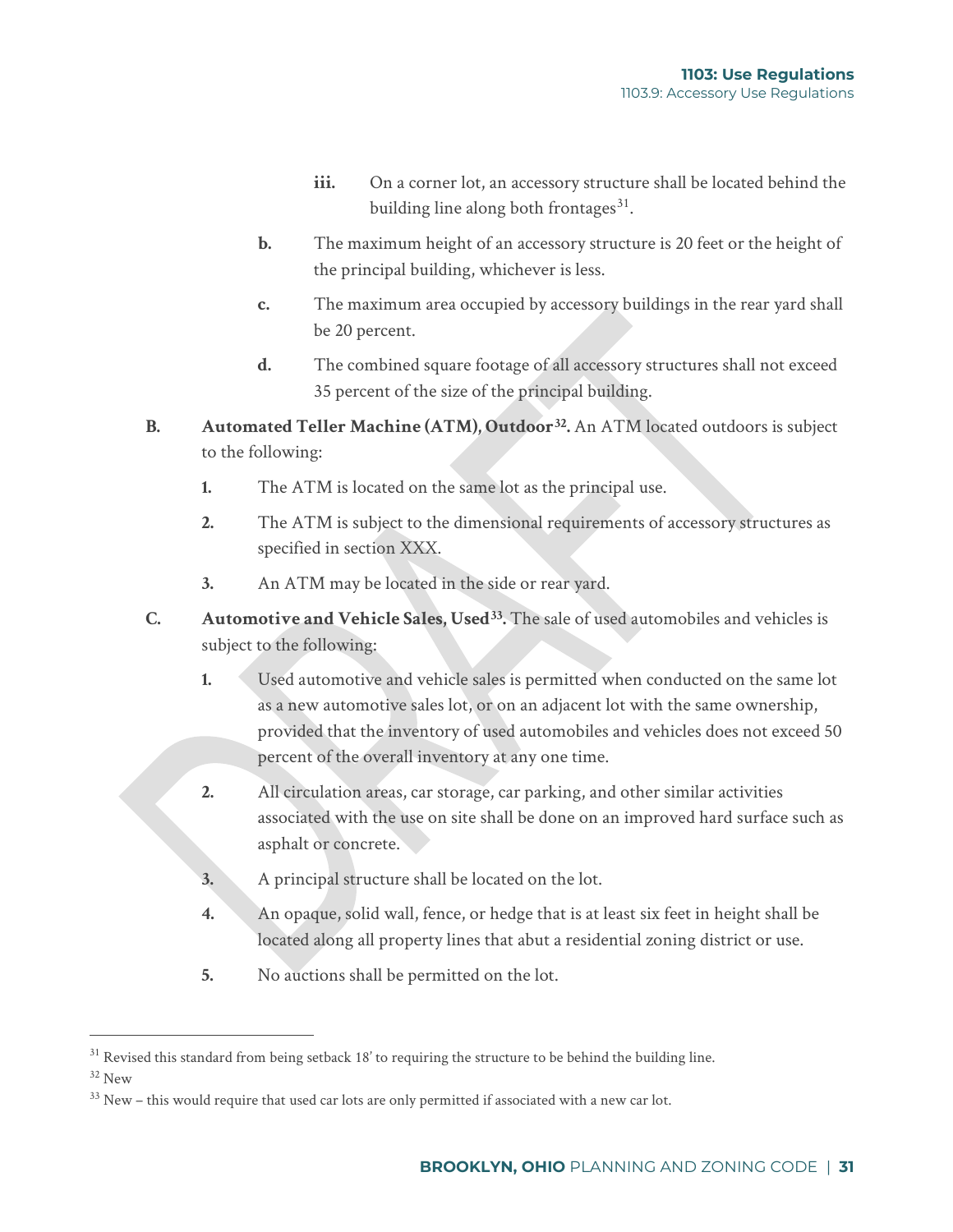- **6.** No outdoor speaker systems shall be permitted for uses that are located less than 200 feet from any residential zoning district or use.
- **7.** Automobile repair and service must be performed inside the same building as the new car salesroom.
- **8.** All sales and circulation areas must be paved with asphalt and concrete. There shall be no vehicle storage or sales on unpaved lots.
- **D. Commercial-Scale Vehicle Parkin[g34](#page-28-0).** The following requirements shall apply to the parking of commercial-scale vehicles on any private property in the residential zoning districts.
	- **1.** No person shall stand, store, or park any vehicle or trailer in excess of 8,500 pounds net weight; or in excess of 8 feet in overall vehicle height, including any rooftop accessories; or in excess of 20 feet in overall vehicle length, on any private property that has been zoned for residential use, except for the minimum time period that may be required in the usual course of business for making a delivery of merchandise or unloading merchandise for delivery.
	- **2.** No person shall store or park any vehicle or trailer in excess of 6,000 pounds net weight, except upon a paved parking surface located behind the rear corners of the principal structure or in a garage.
	- **3.** In any variance to these regulations granted pursuant to Section  $1137.03(b)(2)$  $1137.03(b)(2)$ , in addition to all other powers and duties it possesses, the Board of Zoning Appeals may place further restrictions on the areas of residential property on or within which such vehicles may stand, be stored or be parked.
- **E. Construction Equipment Storage[35.](#page-28-1)** Storage of construction equipment that is accessory to a permitted principal use is subject to the following:
	- **1.** All work on vehicles and equipment including but not limited to, cleaning, servicing, and repair shall be done only inside a suitable service building.
	- **2.** Vehicles and equipment shall not be located in any of the required setbacks for the principal structure.

<span id="page-28-0"></span><sup>&</sup>lt;sup>34</sup> Moved here from the code's parking code (section 1129.02).

<span id="page-28-1"></span><sup>&</sup>lt;sup>35</sup> New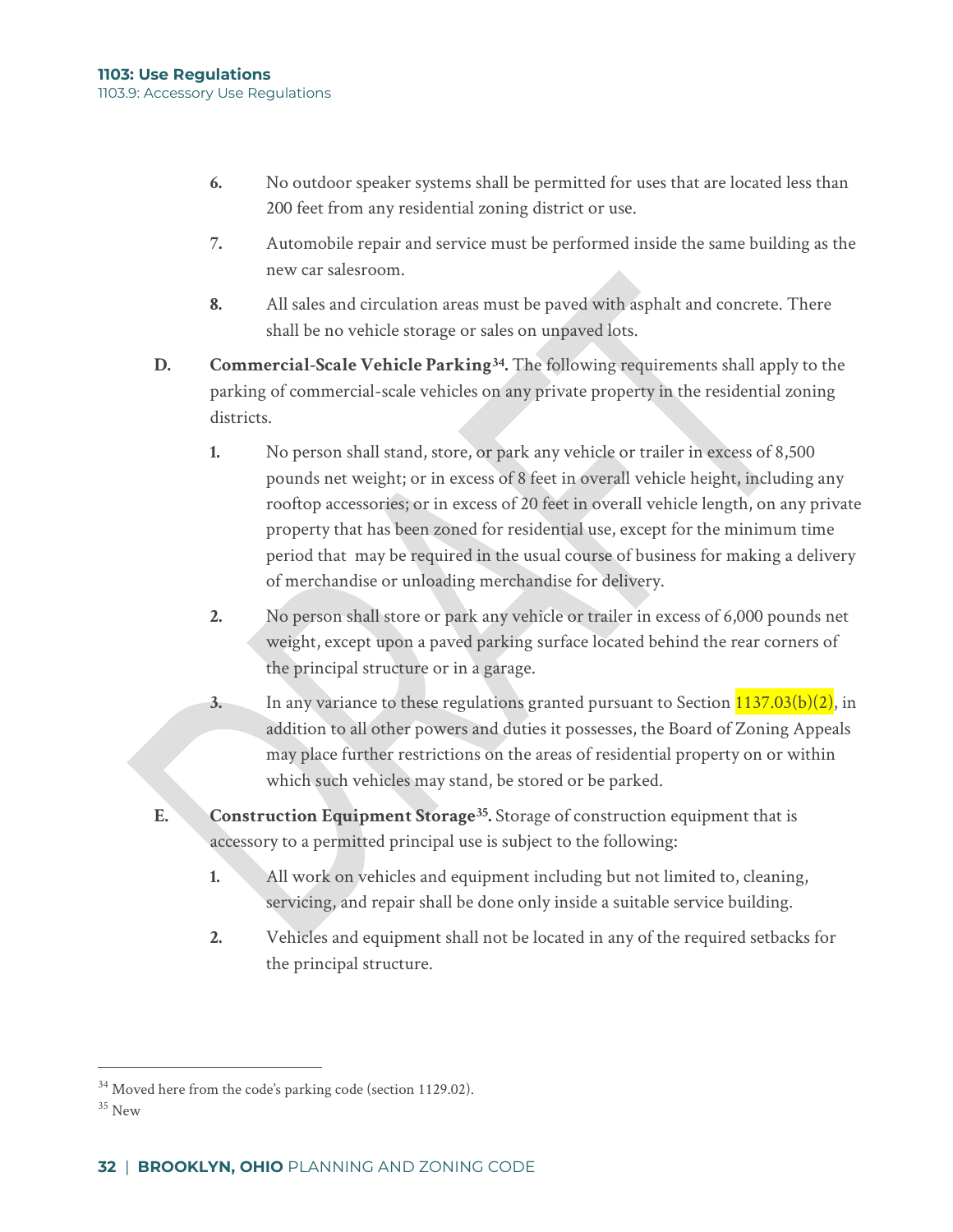- **3.** All circulation areas, equipment storage, equipment parking, and other similar activities associated with the use on site shall be done on an improved hard surface such as asphalt or concrete.
- **4.** All storage areas shall be screened from view from adjacent properties and rightsof-way with an opaque, solid wall, fence, or hedge that is at least six feet in height.
- **F. Drive-Through.** A use that proposes to utilize a drive-through or pick up window shall be subject to the following  $36$ :
	- **1.** All drive-through areas, including, but not limited to, stacking lanes, trash receptacles, loudspeakers, drive up windows, and other objects associated with the drive-through area, should be located in the side or rear yard of a property, and shall not cross, interfere with, or impede any public right-of-way.
	- **2.** Drive-thru structures shall be subject to the vehicle stacking requirements of Section XX (Parking and Loading)
	- **3.** The canopy and structure shall be constructed of the same materials used on the principal building.
	- **4.** Audible electronic devices such as loudspeakers, automobile service order devices, and similar instruments shall be set back a minimum of 200 feet from any residential use.
	- **5.** Menu board signage shall comply with Section XXX.
	- **6.** An opaque, solid wall, fence, or hedge that is at least six feet in height shall be located along all property lines that abut a residential zoning district or use.
- **G. Dwelling, Accessory[37](#page-29-1).** An accessory dwelling is conditionally permitted in the residential zoning districts subject to the following:
	- **1.** The accessory dwelling shall be located within the principal dwelling so as not to be perceived as an additional dwelling unit.
	- **2.** The accessory dwelling may not have a separate entrance. It shall be accessed within the house.

<span id="page-29-0"></span><sup>&</sup>lt;sup>36</sup> New standards

<span id="page-29-1"></span> $37$  New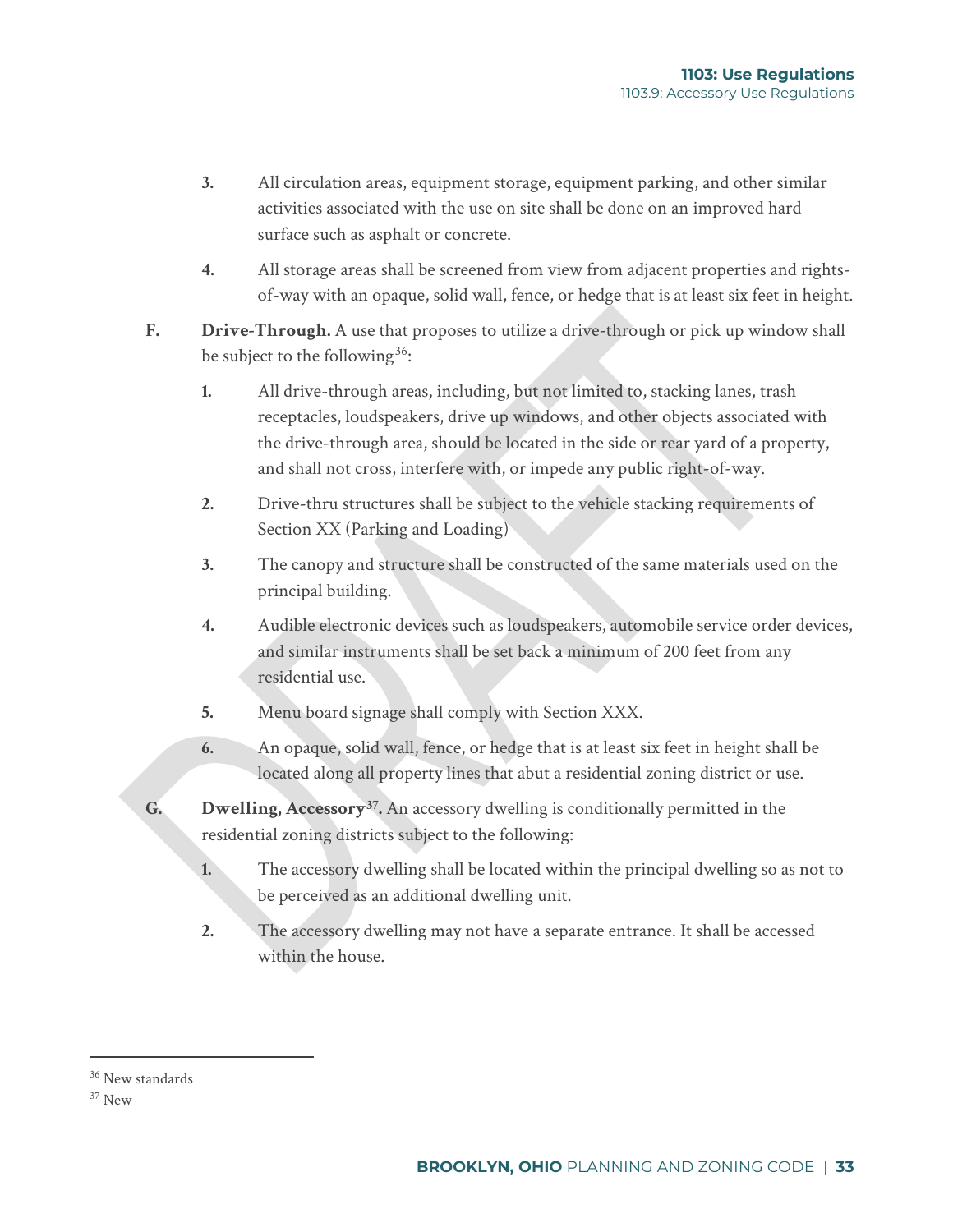- **3.** No additional parking is required for the accessory dwelling and no parking shall be removed to accommodate an accessory dwelling.
- **H. Home Occupation.** A home occupation, as an accessory use, shall be permitted in a dwelling unit subject to the following:
	- **1.** Only members of the family residing within the dwelling work therein;
	- **2.** The occupation is conducted wholly within the dwelling and the space used to conduct the home occupation shall not exceed more than 20 percent of the floor area of the dwelling;
	- **3.** The residential character of the dwelling exterior is not changed;
	- **4.** No home occupation shall be conducted in an accessory building;
	- **5.** There shall be no direct sales of merchandise from the premises in connection with such home occupation;
	- **6.** Traffic shall not be generated by the home occupation that significantly increases the volume that would normally be expected in a residential neighborhood, and any need for parking generated by the conduct of such home occupation shall be met with off-street parking and not the front yard of the dwelling.
	- **7.** No equipment or process shall be used which will create any dust, noise, vibration, glare, fumes, odors, or electrical interference beyond the lot.
- **I. Garages, Residential.** A residential garage is subject to the following:
	- **1.** Only one garage is permitted per residential unit. Such garage may be attached to the principal structure or detached.
	- **2.** Detached residential garages are considered an accessory structure and are subject to the applicable regulations in section XXX and the regulations set forth in this section. Attached garages shall be considered an extension of the principal structure and are subject to the dimensional requirements of the principal structure.
	- **3.** Any new single family dwelling constructed, or the replacement of an existing garage after the date of this code's adoption, shall contain a detached or attached garage that is a minimum of 440 sq. ft. in size and 20 feet in width.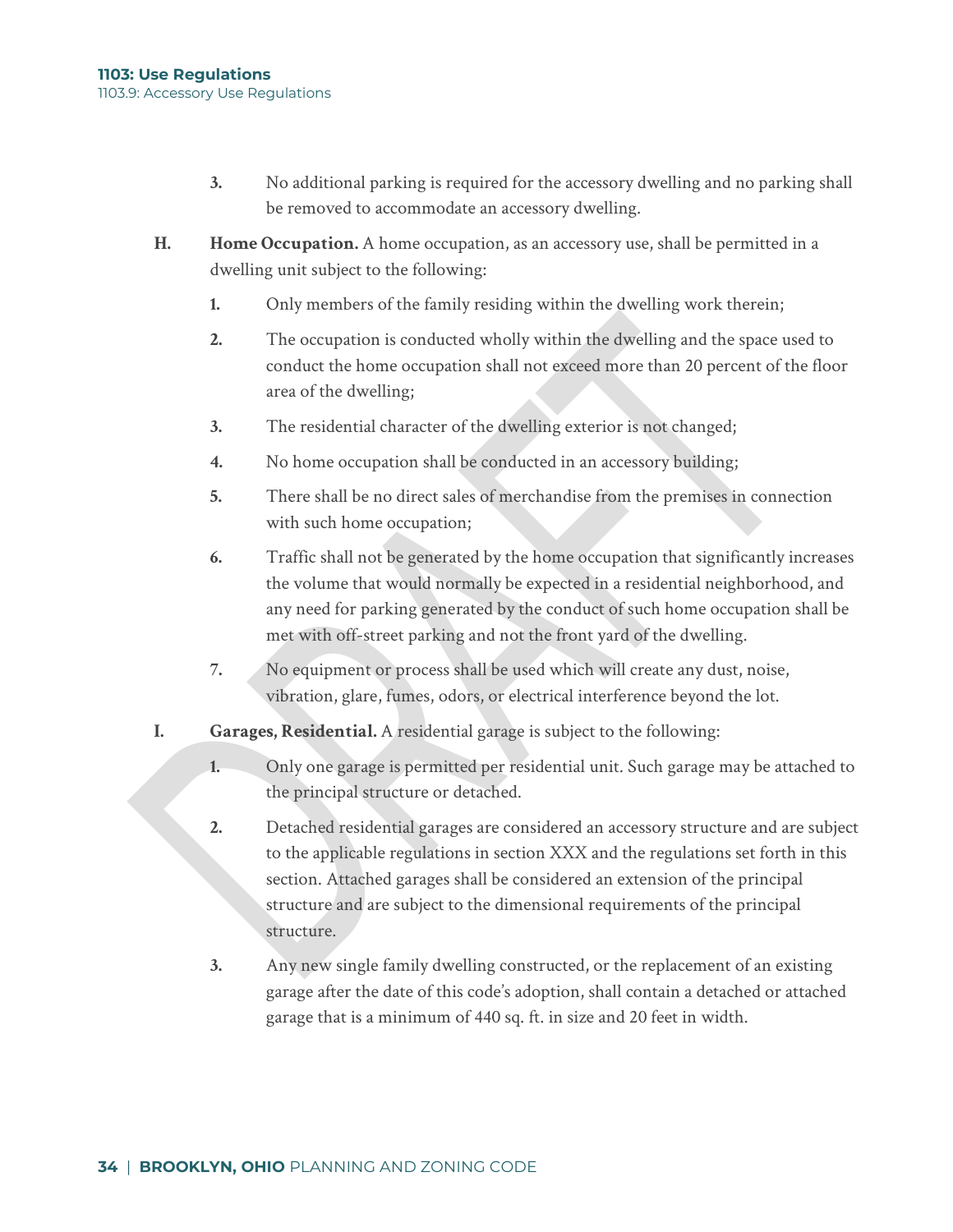- **4.** The maximum size of a detached garage is 600 square feet. In no case shall the floor area of a detached or attached garage exceed 60% of the area of the dwelling unit  $38$ .
- **5.** Detached garages are permitted in the side or rear yard. Detached garages located in the side yard are required to meet the minimum side yard setback of the principal building $39$ .
- **6.** Such uses shall not exceed the height of the principal building or 15', whichever is less.
- **J. Outdoor Dining[40](#page-31-2)**. An outdoor dining area is subject to the following:
	- **1.** An outdoor dining area, including the fences that surrounds such area, is permitted in any yard.
	- **2.** An outdoor dining area shall not be located in such a manner as to require customers and employees to cross driveways or parking areas to go between the food service area and the principal building.
	- **3.** A permanently enclosed outdoor dining area, either by permanent roof or to expand the existing structure, shall meet all the requirements of the principal building.
	- **4.** Outdoor dining shall not be located in any required parking spot or parking area.
	- **5.** An outdoor dining area that utilizes speakers for music, live music, televisions, projecting screens, or other similar noise-producing element shall be located a minimum of 500 feet from any residential zoning district or use.
- **K. Outdoor Display and Retail Area[41](#page-31-3)**. An area identified for outdoor sales or display (i.e., garden supplies, newspapers, flower stands, etc.) that is accessory to a non-residential principal use is subject to the following:
	- **1.** The location of such display or sales area is subject to:

<span id="page-31-0"></span> $38$  New – to promote compatibly sized garages to houses (don't want a 1,000 sq. ft. house with a 750 sq. ft. garage).

<span id="page-31-1"></span> $39$  I think this is your existing regulation – it is a little confusing – but I think it makes sense for detached garages in the side yard to meet the same side yard setback as the principal building (5') and not the side yard setback of the accessory use (3') <sup>40</sup> New

<span id="page-31-3"></span><span id="page-31-2"></span> $41$  New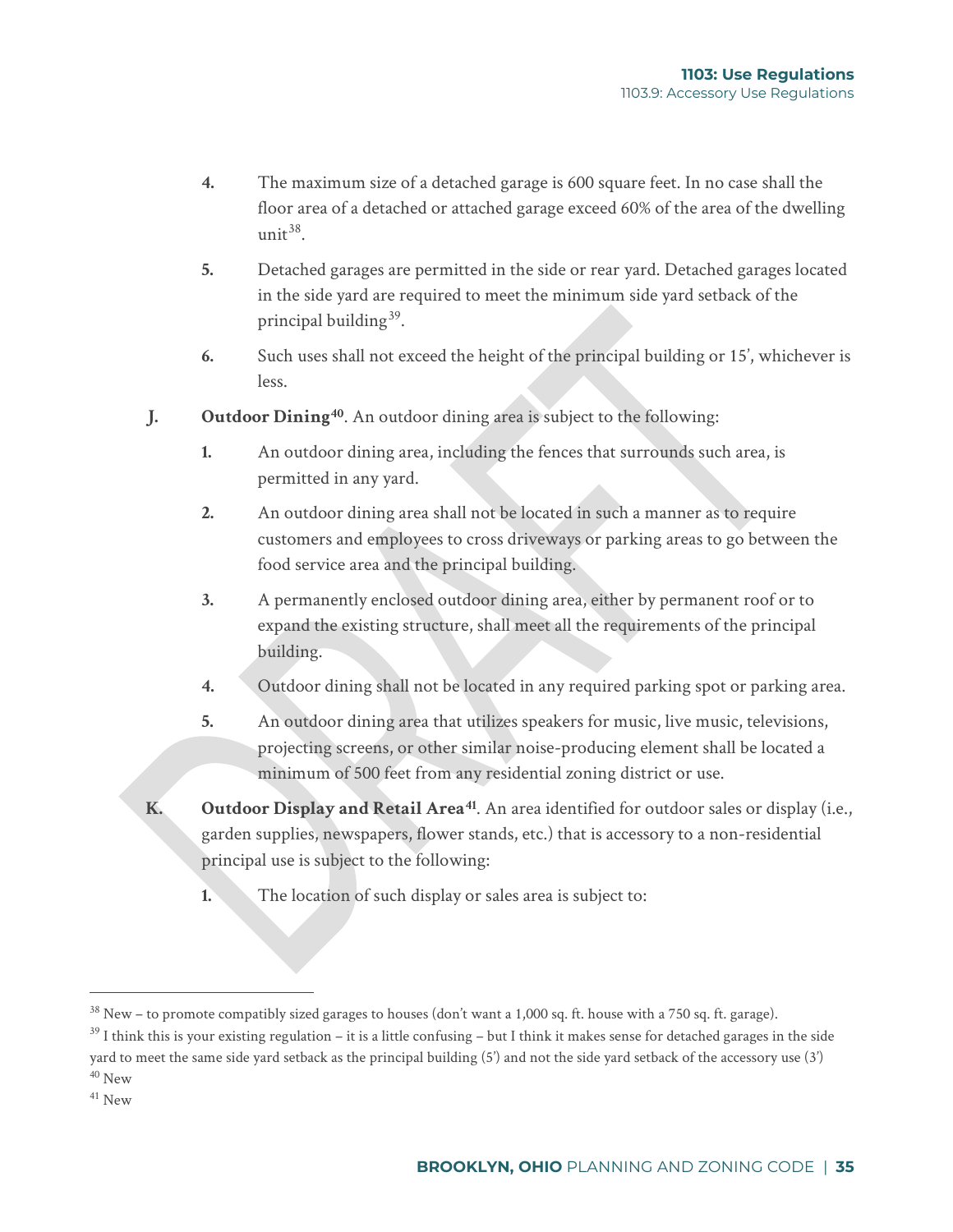- **a.** The merchandise is displayed on the sidewalk or walkway adjacent to the building in the front yard; or
- **b.** The outdoor display or sales area is in the side or rear yard; or
- **c.** The outdoor display or sales area, if not located adjacent to the principal building, shall not be located more than 20 feet away from the principal building.
- **2.** The merchandise displayed shall not be taller than six feet in height.
- **3.** The outdoor display or sales area shall not be more than 20 percent of the gross floor area of the principal building.
- **4.** The placement of merchandise shall not interfere with pedestrian movement on any sidewalk or walkway. A minimum of four feet of the sidewalk or walkway shall be clear to allow for safe pedestrian movement.
- **5.** Fenced or screened outdoor display or sales area must be located in the side or rear yard.
- **L. Outdoor Recreation, Accessory Residential.** Outdoor recreation uses that are accessory to a residential use, such as playground equipment, trampoline, play structure, and similar uses, are subject to the following:
	- **1.** Such uses shall be located in the rear yard.
	- **2.** Such uses shall not exceed the height of the principal building or 15', whichever is less.
	- **3.** Such uses shall be set back from five feet from the rear property line and three feet from side property lines.
	- **4.** This section does not apply to private residential swimming pools. They are regulated by section XXX.
- **M. Outdoor Recreation, Accessory Non-Residential[42](#page-32-0)**. Outdoor recreation uses that are accessory to a non-residential use, such as a swimming pool, sports court, sports field, and similar uses, are subject to the following:
	- **1.** If the accessory outdoor recreation use is surrounded by a fence or similar enclosure, it shall be located in the side or rear yard.

<span id="page-32-0"></span><sup>42</sup> New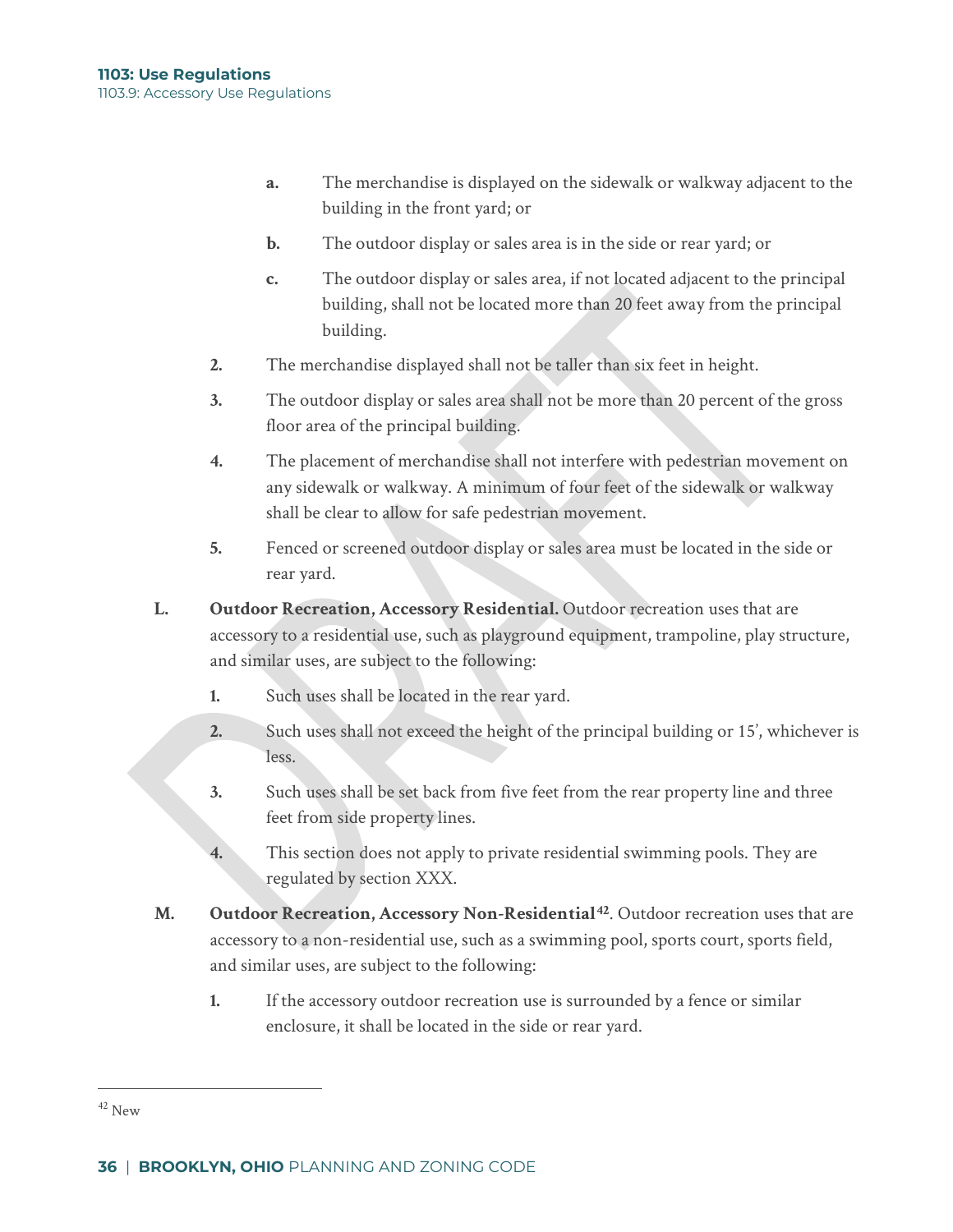- **2.** An unfenced or unenclosed accessory outdoor recreation use is permitted in any yard but shall be located outside of the required front yard setback.
- **3.** Such use may be public or private.
- **4.** If the use produces additional traffic, in excess of what the principal use produces, then parking shall be provided for the accessory outdoor recreation use per section XXX (parking).
- **N. Residential Recreational Vehicle and Equipment Storage.** The following requirements shall apply to the storage of recreational vehicles, trailers, boats, or other similar vehicles or equipment in the residential zoning districts:
	- **1.** One recreational vehicle, boat, trailer, or similar vehicle or equipment may be stored outside at any one time<sup>[43](#page-33-0)</sup>.
	- **2.** Such vehicle or equipment shall be stored in a garage or structure if possible. If not possible, the vehicle or equipment may be stored outside in the side or rear yard of a property on a paved surface of concrete or asphalt.
	- **3.** Minimum setback for such vehicle or equipment is five feet from a side lot line and 10 feet from a rear lot line  $44$ .
	- **4.** The maximum length of time a vehicle or equipment may be parked or stored outside is 72 consecutive hours and shall not exceed a total cumulative time of 144 hours during any calendar month.<sup>[45](#page-33-2)</sup>
	- **5.** No temporary or permanent human occupancy may occur therein except for loading, unloading, minor repairs or maintenance, or while in the process of actual transportation<sup>[46](#page-33-3)</sup>.
	- **6.** All vehicles and equipment shall be kept in good repair, and where applicable, carry a current year's license plate and registration.
- **O. Solar Panels.** Solar panels are subject to the following:

<span id="page-33-3"></span> $46$  New

<span id="page-33-0"></span> $43$  Removed length and height requirement for RV as we are making them temporary and current size restrictions were very limiting and would not accommodate many standard sized RVs

<span id="page-33-1"></span><sup>44</sup> Added rear yard setback requirement

<span id="page-33-2"></span><sup>45</sup> New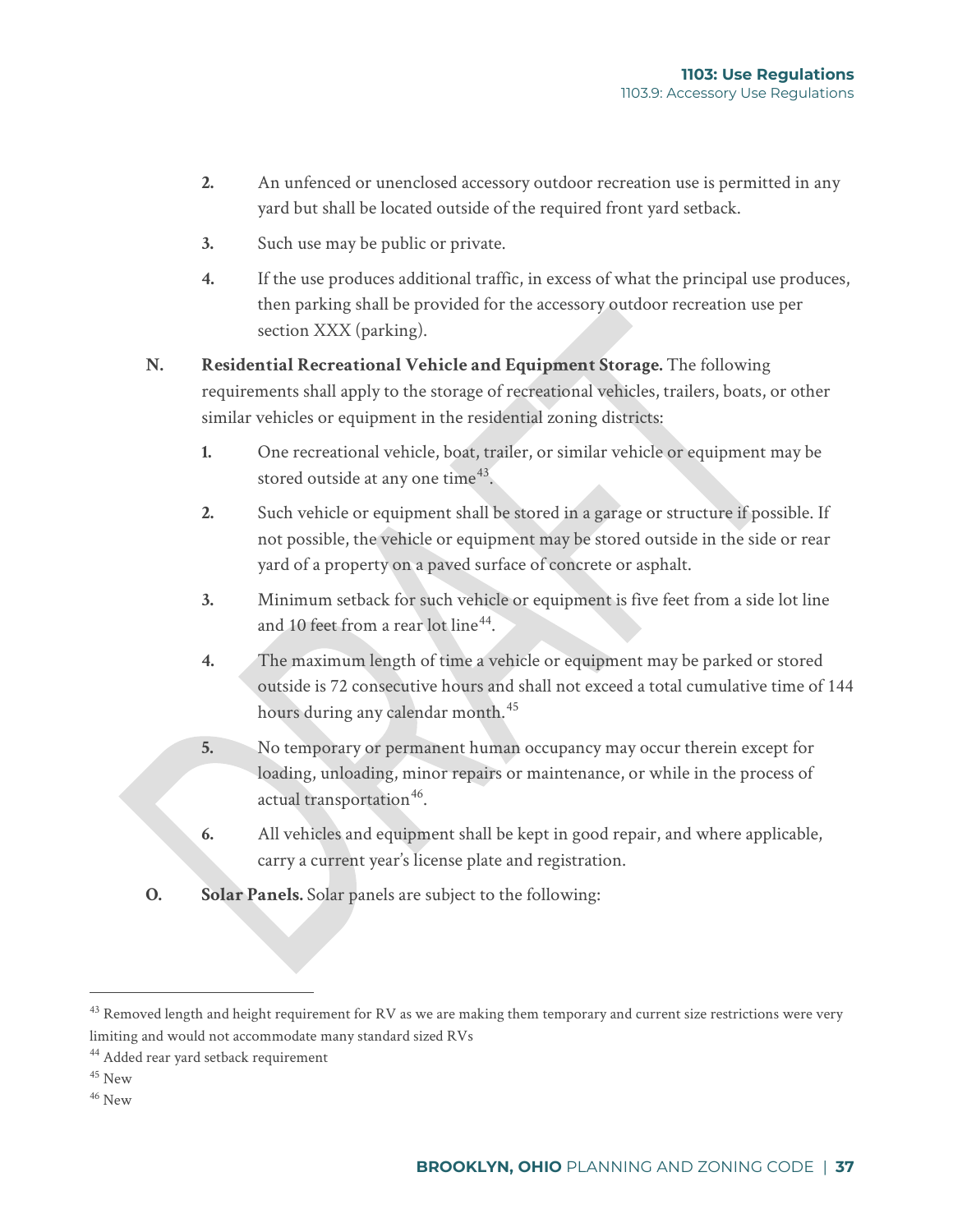- **1.** Ground-mounted solar panels shall be limited to a maximum height of 15 feet and shall be located in the rear yard of any non-residential zoning district.
- **2.** All solar panels must meet the accessory structure setback requirements for the applicable zoning district in which they are located.
- **3.** Roof-mounted solar panels, on pitched roofs, shall be flush-mounted to the roof and shall not extent higher than the top ridgeline of the roof in which they are located.
- **4.** Roof-mounted solar panels on flat roofs, shall not project more than six feet above the rooftop surface, and shall not exceed the maximum height allowance in the zoning district in which they are located.
- **P. Storage, Outdoor.** Outdoor storage is permitted as an accessory use subject to the following:
	- **1.** All storage areas shall meet the setback requirements of the principal use.
	- **2.** Storage of any materials outdoors shall be completely screened from all rights-ofway and all residential zoning districts or use.
	- **3.** The site plan shall specify the materials to be stored and their respective locations on the site and height limitations.
	- **4.** All outdoor storage shall be screened from view from adjacent properties and rights-of-way with an opaque, solid wall, fence, or hedge that is at least six feet in height.
- **Q. Swimming Pool.** A swimming pool that is constructed or maintained on private property shall be subject to the following:
	- **1.** Any swimming pool shall be located a minimum of 5 feet from the rear or side lot lines of the lot on which it is situated and a minimum of 10 feet from any building or structure.
	- **2.** Any in-ground swimming pool must substantially conform to the natural grade of the surrounding land, and no part thereof, other than equipment such as diving boards and the like, shall be higher than one foot above grade.
	- **3.** Every pool shall be constructed so that it can be drained into the municipal sanitary sewer or have a sump pump located in its deepest part, for the purpose of pumping out all of the water to a storm sewer opening. In the case of a pool being constructed on that land is not yet sewered, the owner shall pump or drain the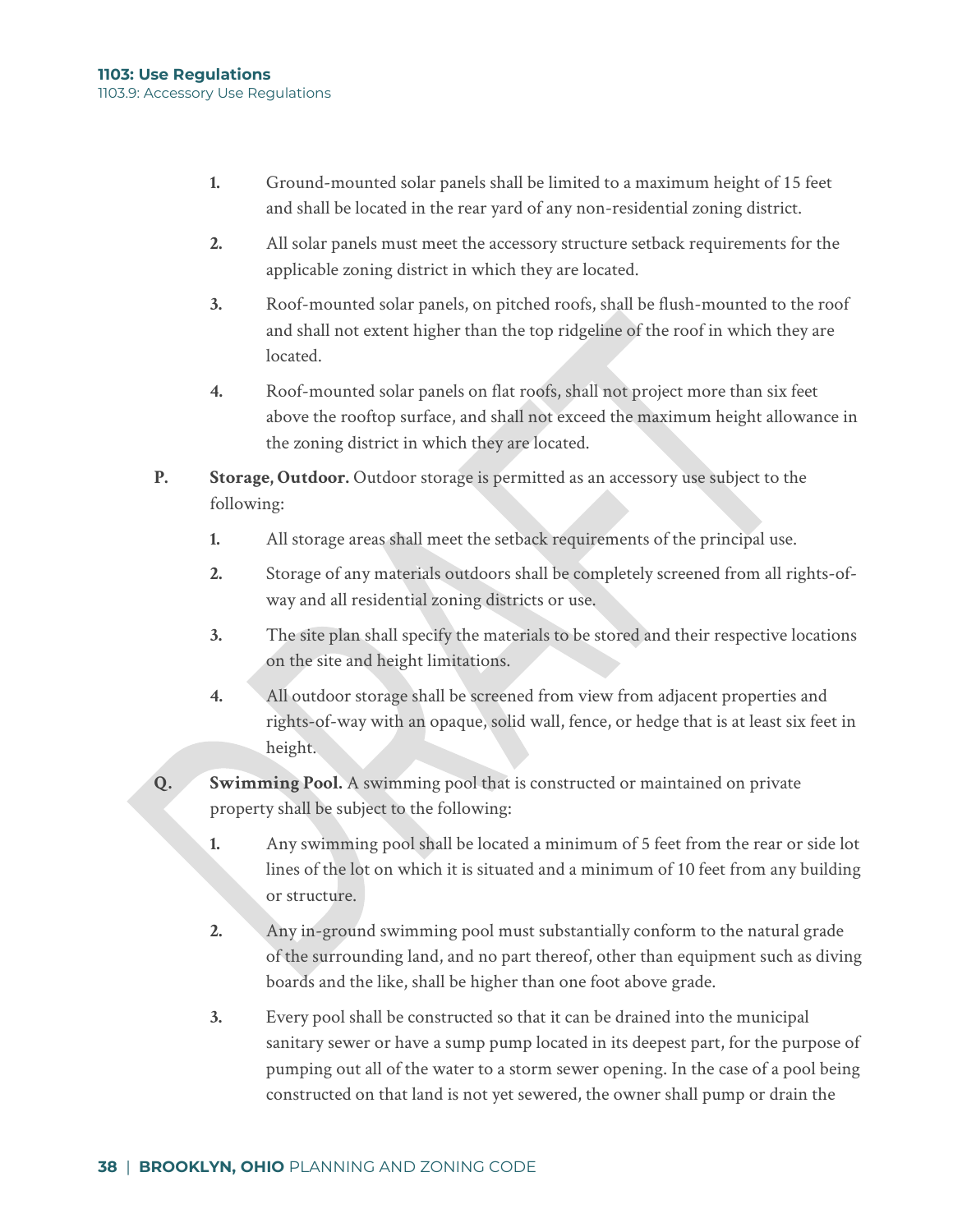water from the pool in such a manner as to cause no injury to other property in the vicinity of the pool.

- **4.** All lights used to illuminate the pool, or surrounding areas, shall be designed, located, and installed as to confine the direct beams to the lot on which the pool is located. None of the lights shall be used after 11:00 pm if the pool is located within 200 feet of any building used for dwelling purposes.
- **5.** Any swimming pool maintained on private property shall be enclosed by a fence not less than four feet in height, but not greater than six feet in height. The fence shall have a gate that is kept securely locked during the time the pool is not in use by the owner or by anyone using it with the owner's permission. Such fence shall be permitted in compliance with section XXX (fences). For above-ground pools that are 48 inches or taller in height, no fence is required around the top of the pool as long as the ladder can be locked in an up position.<sup>[47](#page-35-0)</sup>
- **6.** Before any swimming pool may be constructed, a permit shall be secured from the Building Inspector. Application for such permit shall be made in writing and shall include plans and specifications for the pool and the enclosing fence, as well as plans showing the location of the pool with references to lot lines and other buildings on the property and surrounding properties.
- **R. Warehousing, Accessory [48](#page-35-1).** Warehousing, as an accessory use to a permitted principal use, is permitted subject to the following:
	- **1.** Such accessory warehousing shall be located on the same lot as the principal use.
	- **2.** Accessory warehousing shall not exceed 35 percent of the total building area, unless specifically approved by planning commission.
	- **3.** No trailer, camper, manufactured housing unit, modular office trailer or industrialized units shall be placed on the property for any purpose without planning commission approval, except related to construction work that requires an active building permit.

<span id="page-35-0"></span><sup>&</sup>lt;sup>47</sup> New requirement for clarifying purposes

<span id="page-35-1"></span><sup>48</sup> New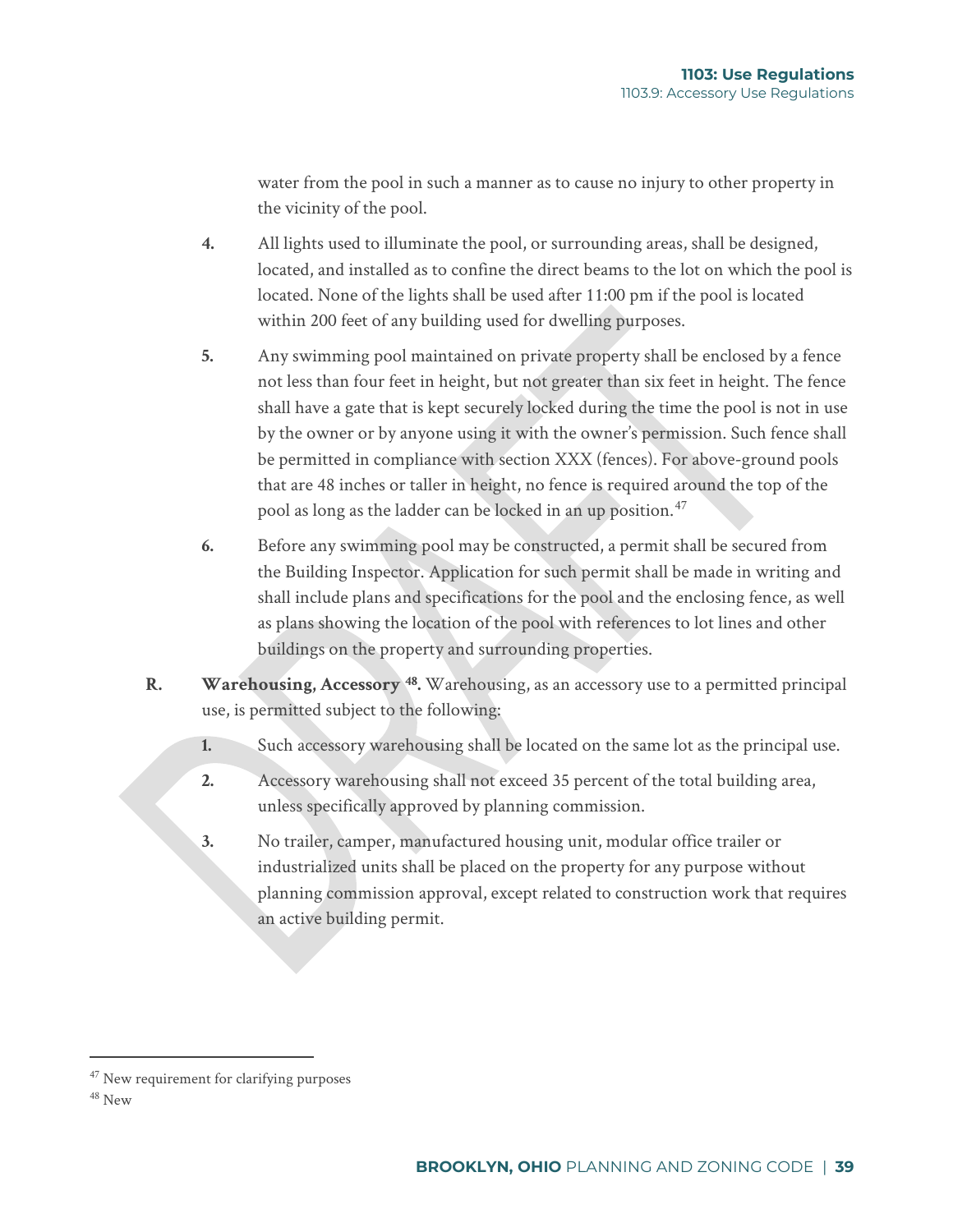## **1103.10 Temporary Use Regulations**

**A. Construction Dumpster.** A construction dumpster is permitted in conjunction with a demolition, construction, and/or rehabilitation project. Dumpsters are only permitted during active construction projects and shall be removed upon completion of the project.

### **B. Construction Trailer**

- **1.** A construction trailer and offices, with fixed connections to utilities such as electric and telephone, may be used for temporary office and storage use during the duration of construction on a site. Such uses are required to get the approval of the Zoning Inspector prior to locating on a site.
- **2.** A maximum of three construction trailers are permitted on a lot at one time in a commercial or industrial zoning district and a maximum of one construction trailer is permitted during the construction of a residential subdivision or  $d$ evelopment<sup>[49](#page-36-0)</sup>.
- **C. Festival and Circus.** A festival or circus is subject to the following:
	- **1.** Such use shall be required to obtain a special event permit from the city's building department.
	- **2.** Such uses shall not exceed three consecutive days.
	- **3.** Festivals and circuses, that are sponsored by a governmental entity, are exempt from the requirements of this section.
	- **4.** Such activities are required to submit a site plan to the Building Commissioner for approval that illustrates the location of the sales area, parking, circulation, pedestrian and vehicle ingress/egress, surface material, and sanitary facilities, as applicable.
	- **5.** The applicant for the activity shall provide written agreement from the property owner granting permission for the proposed use.
	- **6.** No activities shall take place in the public right-of-way.
	- **7.** Signage for the festival or circus shall be limited to the size requirements of the zoning district in which they are located and shall be attached to and flushmounted to the temporary sales structures, tent, trailer, or similar use.

<span id="page-36-0"></span> $49$  New – change from existing regulations – existing regulations is a maximum of 10 construction trailers, boats, and recreational equipment vehicles on a commercial or industrial lot